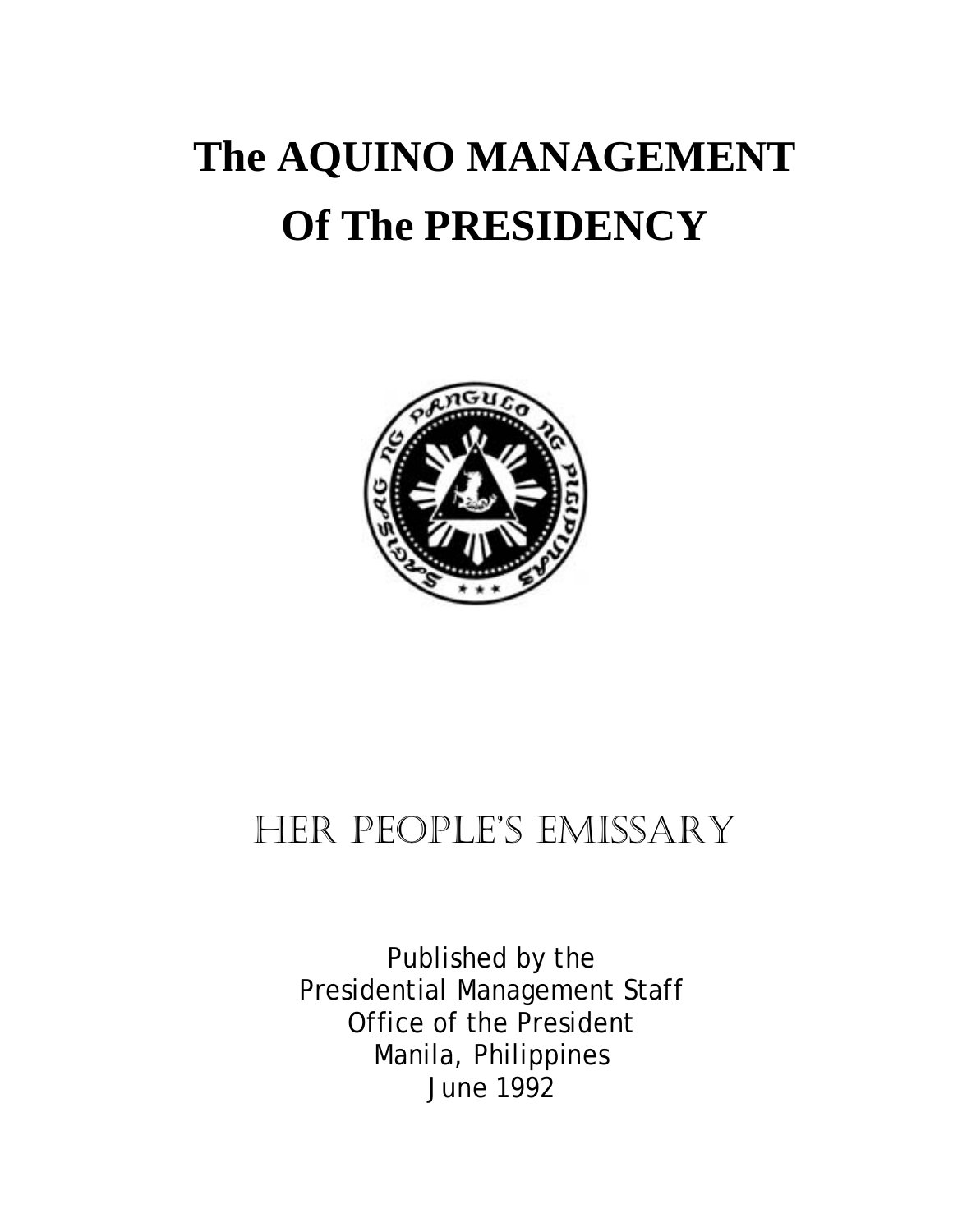*"The greatest benefit of state visits may well be the first-hand knowledge and understanding that each leader acquires of another. For in the last analysis, it is not historic trends or impersonal forces that shape events but peoples as represented by their leaders".* 

#### **President Corazon C. Aquino**

*Departure Message for China-Hongkong Visit April 14, 1988*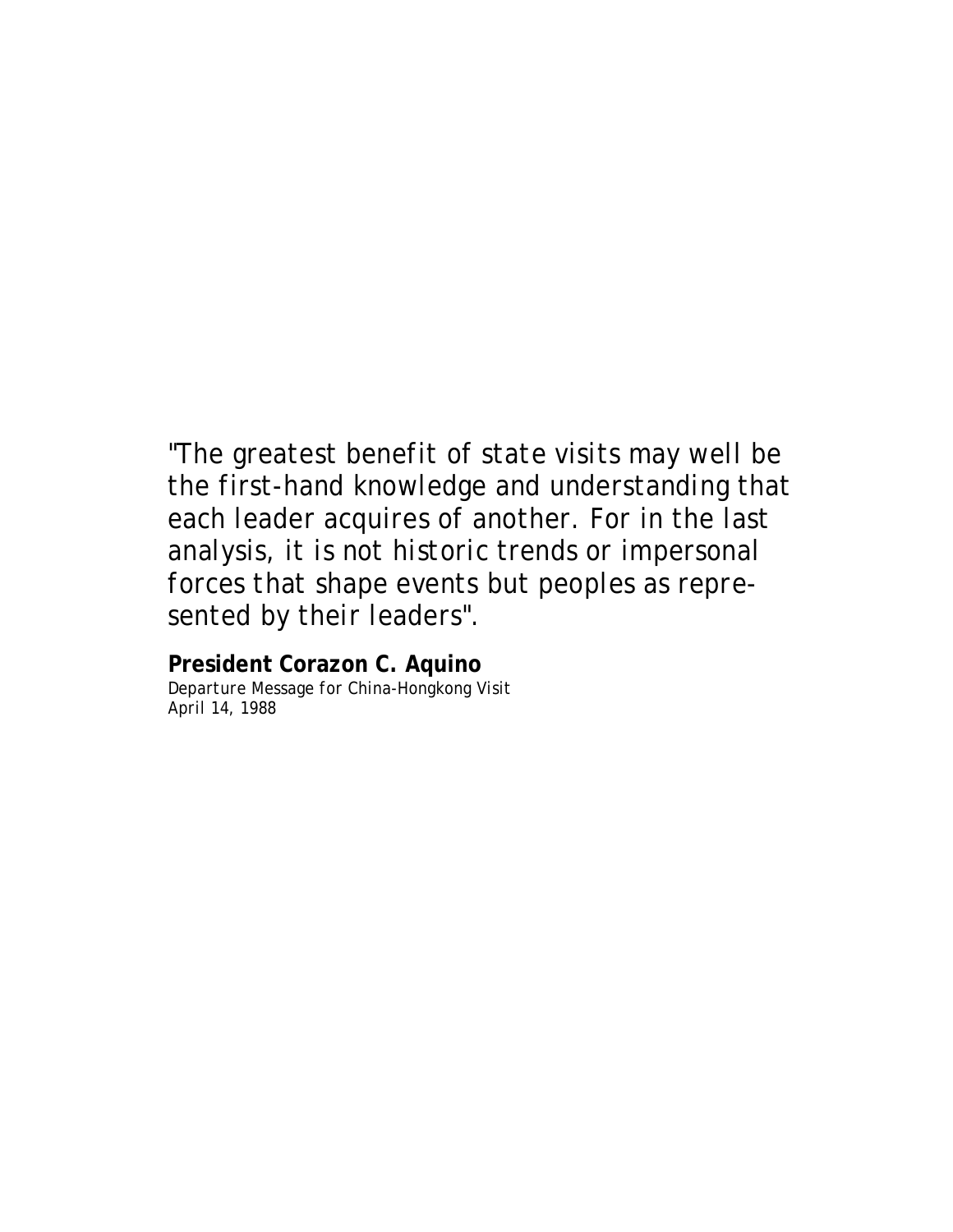## INTRODUCTION

\_\_\_\_\_\_\_\_\_\_\_\_\_\_\_\_\_\_\_\_\_\_\_\_\_

YELLOW MADONNA. JOAN of Arc. Time Magazine's Woman of the Year for 1986. These were just some of the international accolades bestowed on President Corazon C. Aquino, signs that she had gained world renown as a symbol of democracy. Her phenomenal ascent to power through the peaceful EDSA revolution in February 1986 earned not only for her but for the country as well, the respect and goodwill of the international community.

As a result of her popularity, the President received many invitations for state visits to countries which were more than willing to host her. Some of the approximately 40 invitations she received were accepted, but a lot had to be turned down. The President had to carefully select the invitations to honor as she had to prioritize the demands on her time. Her first and foremost criterion for choosing which countries to visit was that the visit would produce beneficial results for the country.

But she was also well aware of her role as one of the world's symbols and leading proponents of democracy. Thus, her presence in some world events in which the primary reason for her being there was as such.

In her missions abroad, President Aquino took pride in advertising the success of the peaceful EDSA revolution and the courage and unbreakable spirit of the Filipino people that made it possible; thereby implicitly sharing credit for her newfound role.

This role was clearly emphasized by Prime Minister Michel Rocard of France during the dinner he hosted for President Aquino on July 12, 1989: Your presence in Paris, on the eve of the 14th of July is, in our eyes, a token of the universality and constant validity of the principles that guide our democracies: the respect of dignity and the promotion of human rights, the furtherance of equality and the safeguard of liberty. You are most highly respected by all my compatriots through your personal courage and your determination in promoting democracy".

President Aquino proved to be a consummate ambassador for the country. The esteem with which the world regarded her was used to great advantage. She forged and strengthened diplomatic relations with other countries she knew would be important partners in the development of the Philippines, as in the case of her having met with practically all the leaders of the so-called economic superpowers.

The President recognized the importance of establishing personal contact with other heads of state to ensure their firm commitment and support to Philippine endeavors. This awareness was vividly captured in a statement she made in her program "Magtanong sa Pangulo" on November 19, 1989: "Ang mahalaga iyong matipon mo lahat itong mga leaders na ito na minsan mong makausap at pagkatapos kung ano man iyong kanilang mga questions maitatanong nila doon sa mga members of my delegation. But over and beyond that, it is the person-toperson contact that is really most helpful and will be, I hope, of an enduring quality".

Also foremost on the President's mind was the provision of encouragement and support to thousands of overseas Filipino workers whom she considered the unsung heroes of Philippine democracy. Hence, invitations to world capitals where there were large Filipino communities merited her consideration. Her schedule of activities for visits to these countries always included a program with overseas Filipinos.

During those programs, she saluted the sacrifice made by her fellow Filipinos in leaving their land of birth to work in a foreign country. She also thanked them for their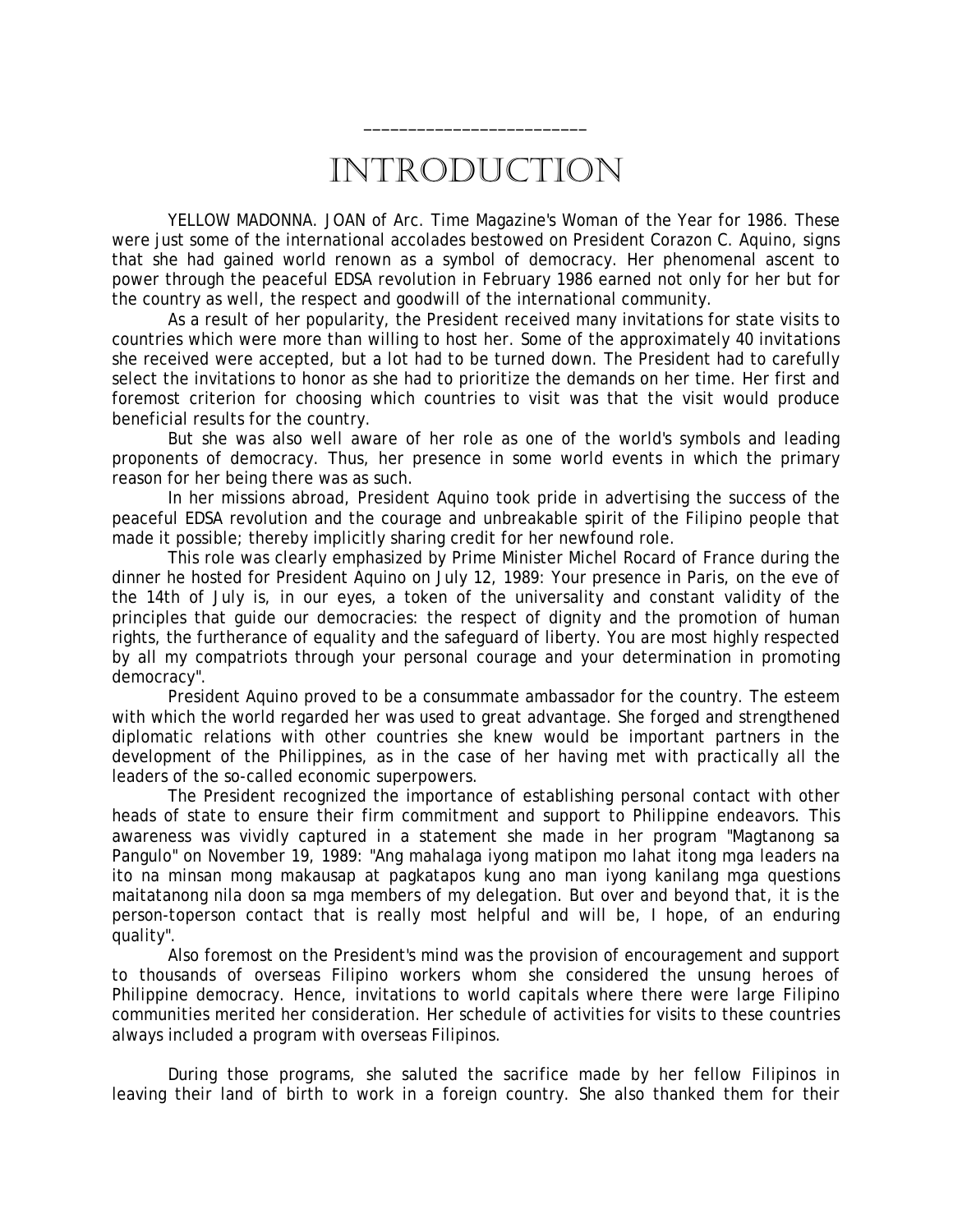contribution to the Philippine economy through the remittances of their earnings to their relatives in the Philippines and assured them of the continued concern of the Philippine government for their well-being.

Her statement at St. Margaret's Church to the Filipino community in Hongkong best illustrates her concern for, and gratitude to the migrant workers: "Nasa inyo ang lahat ng dahilan upang taas-noo ninyong ipagmalaki ang inyong gawain, ano man ang inyong gawain, gaano man ito kahamak sa paningin ng iba. Tandaan lamang ninyo na dakila ang lahat ng hanapbuhay. Tandaan din ninyo na hindi lamang ang inyong mga kabiyak, mga anak at mga kamag-anak ang magpapasalamat sa sakripisyo na inyong dinaranas, kundi ang buong sambayanang Pilipino. Kayo ay makasisiguro na ang inyong pamahalaan ay gagawin ang lahat para sa inyong ikabubuti".

It was evident that wherever or for whatever reason she may be in a foreign location, the President's focus was on her people's welfare and her country's pursuit of development.

With these main considerations in mind, President Corazon C. Aquino limited her foreign visits to only 16 countries. Though limited in number, the establishment of a set of criteria with which she evaluated her choices guaranteed the substantive quality of each of her state visits.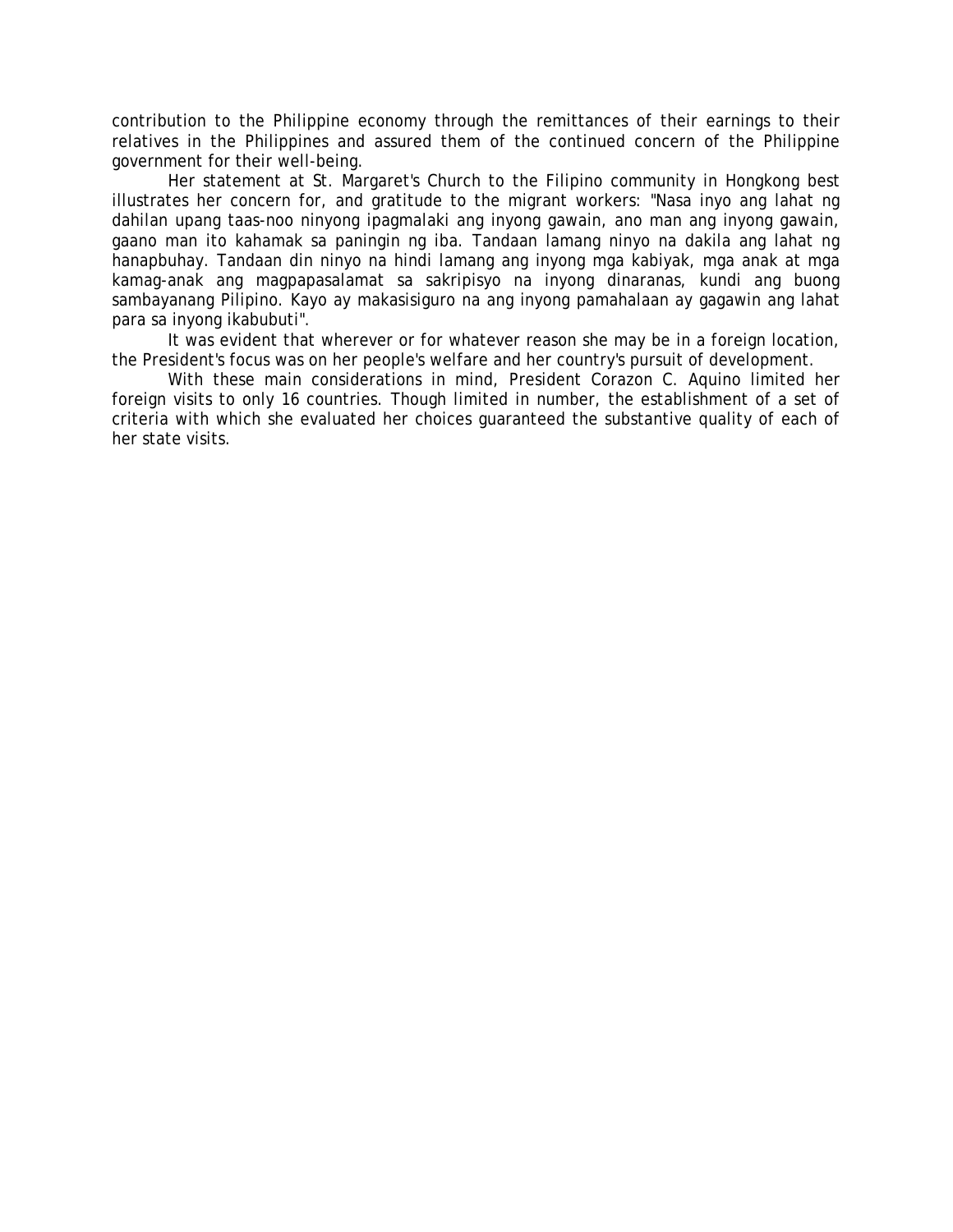# PRESIDENTIAL STATE VISITS

\_\_\_\_\_\_\_\_\_\_\_\_\_\_\_\_\_\_\_\_\_\_\_\_\_

THE PRESIDENT ONCE remarked that she did not want her state visits to be measured in francs, dollars, or any other foreign denomination. Instead, she would rather dwell on the alliances and the friendships that her visits had built and strengthened. In her mind, this would best ensure the continuous cooperation and admiration of the world for the Philippines and the Filipinos.

#### **Indonesia And Singapore: ASEAN Ties That Bind**

Singapore and the Republic of Indonesia were the first foreign countries visited by President Aquino. This was not surprising since among the ASEAN countries, Singapore and Indonesia were the first to recognize and express support to her government.

It was only five months after she had assumed office that the President decided to pay her ASEAN neighbors a visit. This was the time when she was still laying the foundations for the newfound democracy in the Philippines. Nevertheless, the President knew that it was about time for the country to emerge and once again be an active member of the family of nations. On her first official visit abroad, the President was able to hit two birds with one stone: she was able to define to the rest of the world the Aquino administration's policy framework for diplomacy and to reestablish the ASEAN bond of cooperation and friendship.

#### **United States Of America: Ensuring Democratic Allies**

As a former colony and student of democracy of the United States of America, the Philippines enters a virtual validation test each time the country's head of state visits the US. The US was one of the few countries twice visited by President Aquino.

The first visit of the President was on September 15-16,1986 upon the invitation of then President Ronald Reagan. There were two important occasions during the President's visit - her one-on-one meeting with President Reagan and her address to the United States Congress.

President Aquino proved her mettle as the head of government of a newfound democracy by impressing both of her audiences. After her meeting with President Reagan which lasted longer than the scheduled time. President Reagan proudly proclaimed: "I'm bullish about the Philippines. I assured her that all America wants the Philippine democracy to succeed and to prosper and that we'll do what we can to help".

The members of the US Congress, on the other hand, were enthralled. They showed their strong support for her by wearing yellow ties and Cory dolls or yellow roses on their lapels. At the end of her speech. President Aquino was given a sustained and rousing applause which some observers say lasted for about two minutes - the longest the US Congress had given to any foreign dignitary.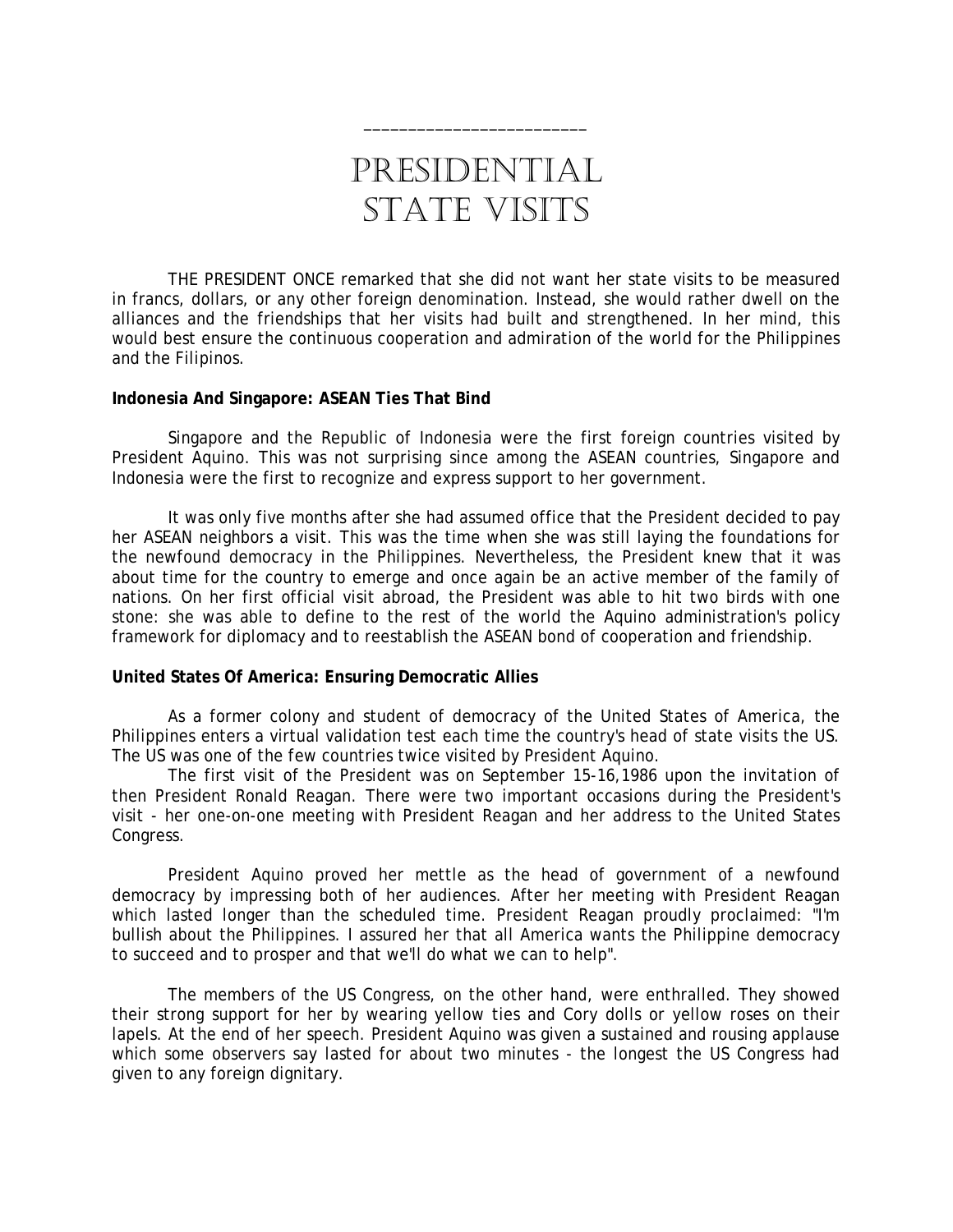At home, her countrymen shed tears of pride upon seeing their President capturing more hearts in America. To some baseball-crazy Americans, Aquino's visit was like "being somewhere between the World Series and the Pope's visit".

The strong support of the US Congress was translated into concrete terms when the US House of Representatives quickly voted for a US\$200 million special appropriation for the Philippines. A': the same time, outstanding loans payable amounting to US\$90 million were converted into grants for projects to improve agriculture, the delivery of health, education and other social services, and the provision of food aid amounting to US\$32 million.

More importantly, the President's first visit to the US showed that she was in control of the country and could confidently leave it without fear of being overthrown during her absence.

President Aquino's second visit to the US was in November of 1989 when she was invited by President George Bush. Her visit was a whirlwind of activities. On November 7, she went to New York where she pressed the button that rang the ceremonial bell to signal the start of trading at the New York Stock Exchange (NYSE). Immediately after doing so, a wall tripper began flashing a welcome message to President Aquino and listing the first stock of the day - the US\$60 million First Philippine Fund or FPF. The President was the first head of state to inaugurate an issue in the history of the NYSE. The initial subscription of US\$60 million shot up to US\$90 million.

Afterwards, the President met the American-Filipino community in New York at the Pierre Hotel. In her speech she encouraged her audience to unite and help each other. She also promoted Philippine-made products by making it a point to refer to her dress as "having been made back home" and encouraged them to patronize Philippine-made products to help their fellow Filipinos. She also invited the businessmen to take a harder look at investments prospects in the Philippines.

On November 8, she flew to Washington for the start of the official program of her state visit. In Washington, the US government's pledge for the Philippine Assistance Program, which had difficulty in appropriation, was restored to US\$200 million by a joint conference committee of the US Congress following her meeting with their leaders.

In formal ceremonies at the White House, President Aquino's overwhelming popularity with the American people and their President was once again brought to the fore with the following statements from President Bush: 'Three years ago when you rang the bell of freedom in Manila, America cheered and rose in awe. And when your words rang from the rafters of our Congress, our leaders stood up and gave you the most thunderous reception given any foreign leader in more than a generation. And just yesterday when you rang the bell on the New York Stock Exchange, the market climbed 26 points. So, the message is simple, from Main Street to Wall Street, America loves the Philippines and America loves Cory Aquino".

By the time the President flew out of Washington, the World Bank had approved a package of US\$605 million in grants and new loan agreements. A Memorandum of Understanding with the USAID granting US\$25 million assistance to the Philippines to support project feasibility studies was also signed.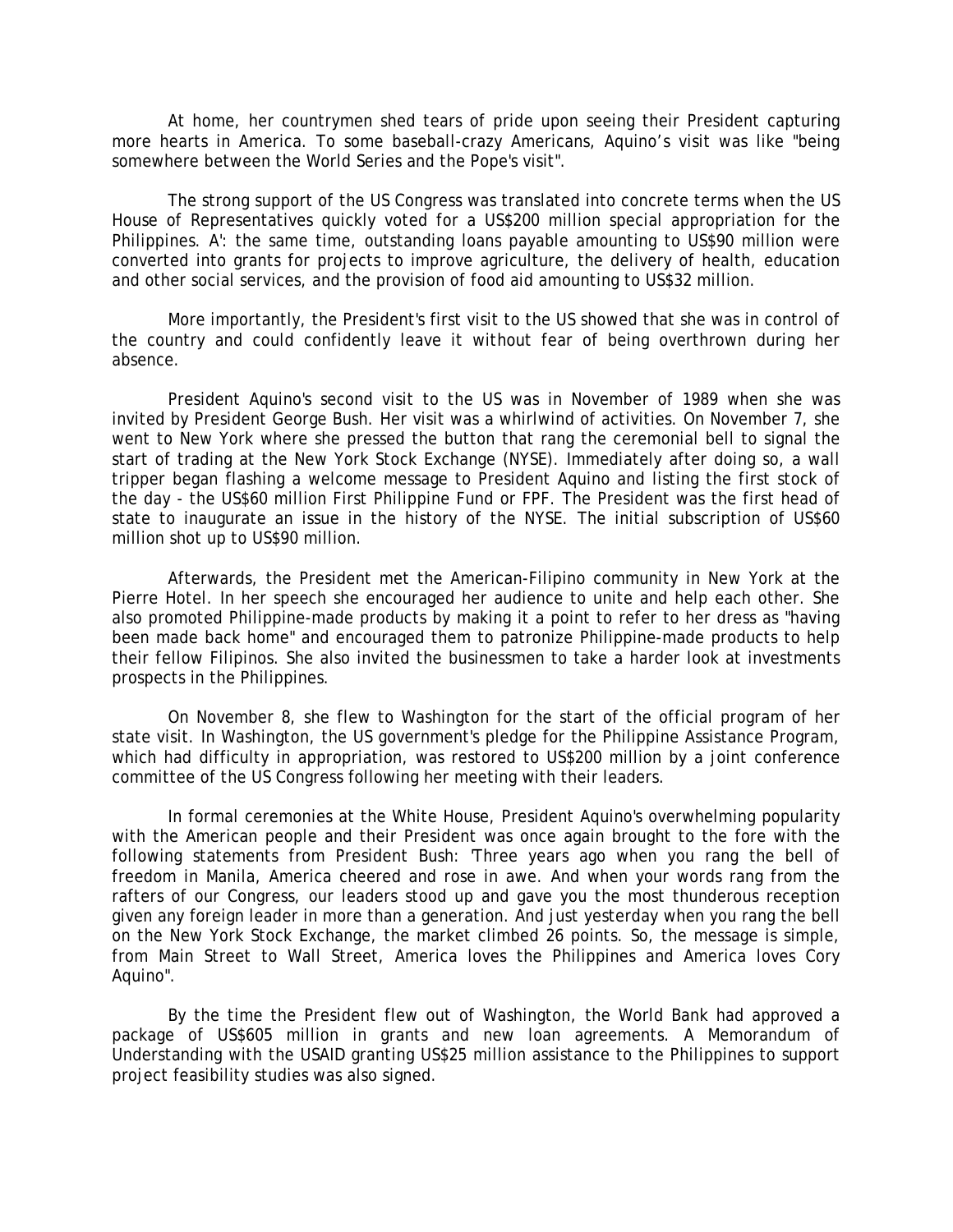On November 10, the President was greeted in Dallas by more than 2,000 Filipinos and Americans at JC Penny, one of the largest retail department store chains in North America. At Anatole Hotel'sTrinity Hall, a bouyant President Aquino walked through a giant map of Texas into a replica of a Philippine village complete with palm trees, hibiscus garden, waterfalls, lily ponds, nipa huts and lechon and bibingka stalls livened by Texas music and Philippine folk dances. The President was overwhelmed by the "Texas Salute".

Later at a dinner hosted by the JC Penny, the President expressed her appreciation for the reception accorded to her earlier as well as for her host's initiative in promoting Philippine products. She said: "Every Filipino product sold in a foreign market is a fragment of the Filipino dream to be strong again and prosperous. To live in the dignity that befits free men. I can't think of any other people I'd rather have with us making that dream come true than the people of this great state. We are so distant from each other yet so alike in many ways. A gallant Texan gave me the most fitting gift on my first official visit to the United States -the yellow rose of Texas. There are only two countries in the world where the color yellow is a symbol of courage - the Philippines where it stands for the people power revolution and Texas".

President Aquino had come a long way in mastering the art of winning the hearts of foreign people. In the eyes of the many people who gave her warm reception, she had become a master statesman. She was observed by many as being relaxed and totally confident during the many occasions she addressed various audiences in the United States in 1989. Her candor during her speech at the International Women's Forum held in Dallas particularly illustrates this: "I was suddenly in charge of the whole country like a housewife having the whole house for herself to clean. But it was a bit more complicated .... some of the members of the military wanted to share my duties as housewife or caretaker of the country. This was, of course, out of the question. They didn't look the part, and only I had been elected President".

Aside from the economic gains achieved from the World Bank and the USAID, the President's second visit to the US once again showed her popularity with the American people and firmly set her in the ranks of world class leaders.

#### **Japan: Partners For Progress**

The Philippines had always enjoyed warm and cordial relations with Japan. Through the years, Japan had proven to be a consistent benefactor and partner in the development of the Philippines. This is the primary reason why Japan was the only country thrice visited by President Aquino.

The first visit of the President to Japan in November 1986 laid the groundwork for strengthened RP-Japan economic, political, and cultural ties. Her speech to the combined Japanese and Philippine media in Akasaka Palace gave a comprehensive report on the gains achieved by her visit: "I can confidently say that Japan stands ready to help us, even more than she has done in the past. We are confident that assistance, in the forms of credits and grants-in-aid could reach at least Y100 billion. This represents a significant increase from the Y49.5 billion she normally extended in the past. This assistance package includes the Calaca Power Project Financing, the 14th Yen Loan, as well as specific projects in the form of technical assistance and the transfer of knowhow, especially in agriculture at which Japan has excelled, as well as a much needed infusion of funds to our rural employment program".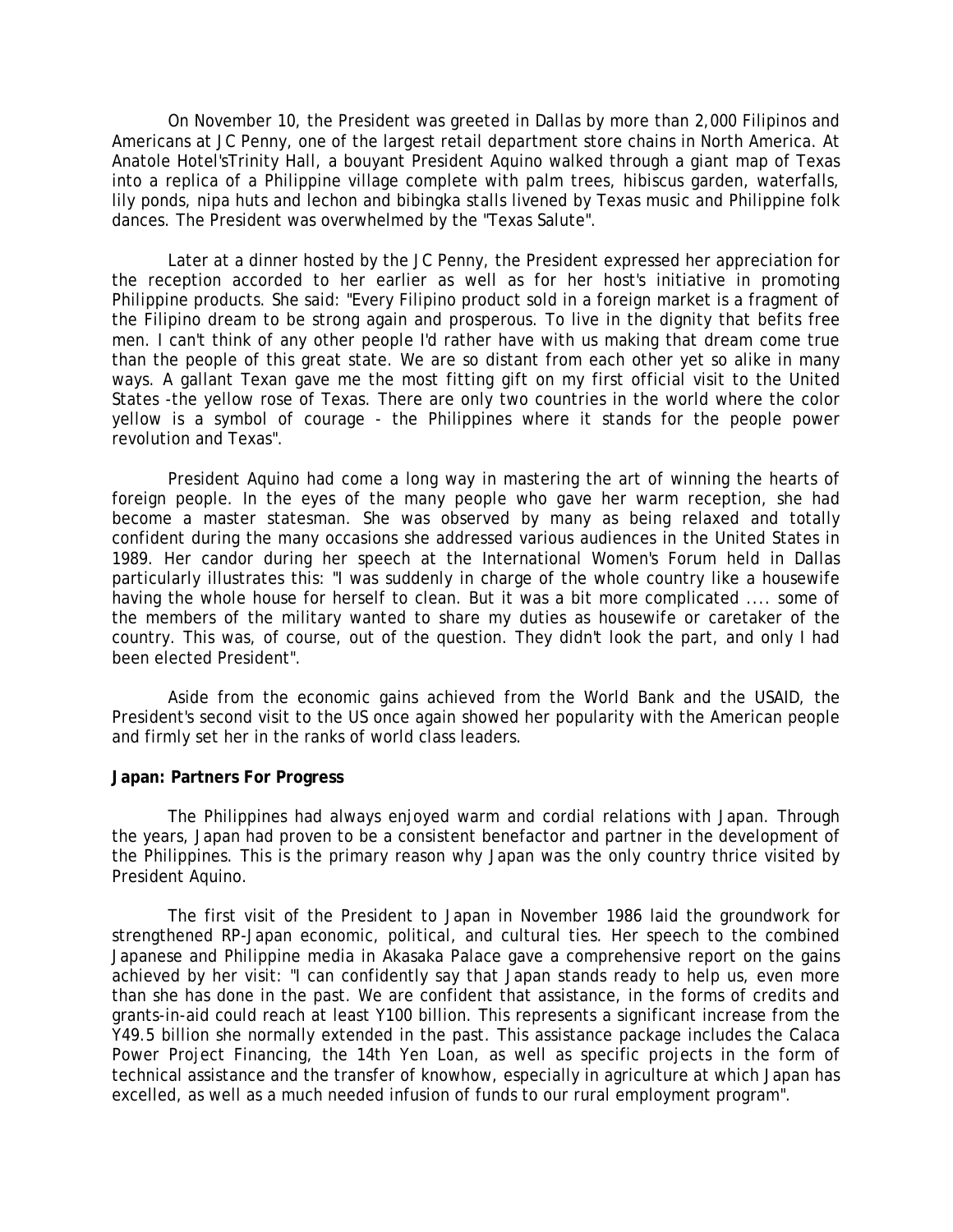Her second visit to Japan, February 1989, was at the height of winter. Together with other world leaders, she attended the necrological services for Emperor Showa (Hirohito).

Her third and last visit was severely criticized by the local media. The importance and significance of the visit was questioned as it came at a time when the Philippines was just recovering from the attempted December 1, 1989 coup and the killer earthquake.

The President's visit, however, was imperative. Together with 65 other heads of state and government, she attended the enthronement ceremonies for Emperor Akihito. But unlike the others. President Aquino managed to make her visit to Japan extend beyond the ceremonial - she conducted one-on-one meetings with other heads of state and government in an effort to generate much needed support and assistance for the country.

Upon her return, the President immediately reported to the people the result of her visit: " .... in providing us earthquake relief in the form of a \$200 million emergency loan, in considering a \$27 million non-grant project assistance this year and additional assistance to help us overcome the adverse effects of the Middle East crisis, and in considering our request for the early release of the, 17th Yen Loan Package, Japan's eminent purpose is the buttressing of our newly restored democracy .... I was reassured by important investors of their decision to come and join our industrial program .... I informed Vice-President Quayle of the United States of the satisfaction of our government with the progress of the Philippine-American cooperation talks .... I am, therefore, happy to be able to report to our countrymen that our trip achieved for our nation positive exposure and a quickening of the pace of development assistance".

This substantially answered the criticisms hurled at her visit.

#### **Negara Brunei Darussalam: A New Friend**

Sultan Hajji Hassanal Bolkiah of Negara Brunei Darussalam had to reiterate twice his formal invitation to President Aquino to conduct a state visit to his country before the latter could finally accede to his request. Hence, President Aquino's visit to Brunei from August 29 to 31,1987 was a much-awaited event in Southeast Asia's smallest but richest nation.

President Aquino's first visit to Brunei succeeded in establishing a strong bond of friendship and cooperation between the two countries which, at the outset, were to be translated into concrete economic gains and, later on, further strengthened by a second visit.

The program of activities on her first visit included meetings with government officials and businessmen from Brunei as well as the Filipino community. These meetings resulted in the signing of a 15-point joint 'communique' to facilitate the expansion of trade, communication, and construction between the two countries. There was also an agreement which provided for the opening of a direct shipping route. More importantly, the President's visit paved the way for the involvement and substantial contribution of Brunei to the Philippine Assistance Program (PAP).

President Aquino visited Brunei once again on August 2, 1989, on the occasion of the coming of age of the Crown Prince of Brunei (Berkhatan rites). It was in occasion to renew her ties with Sultan Bolkiah who had, by then, already visited the Philippines. The friendship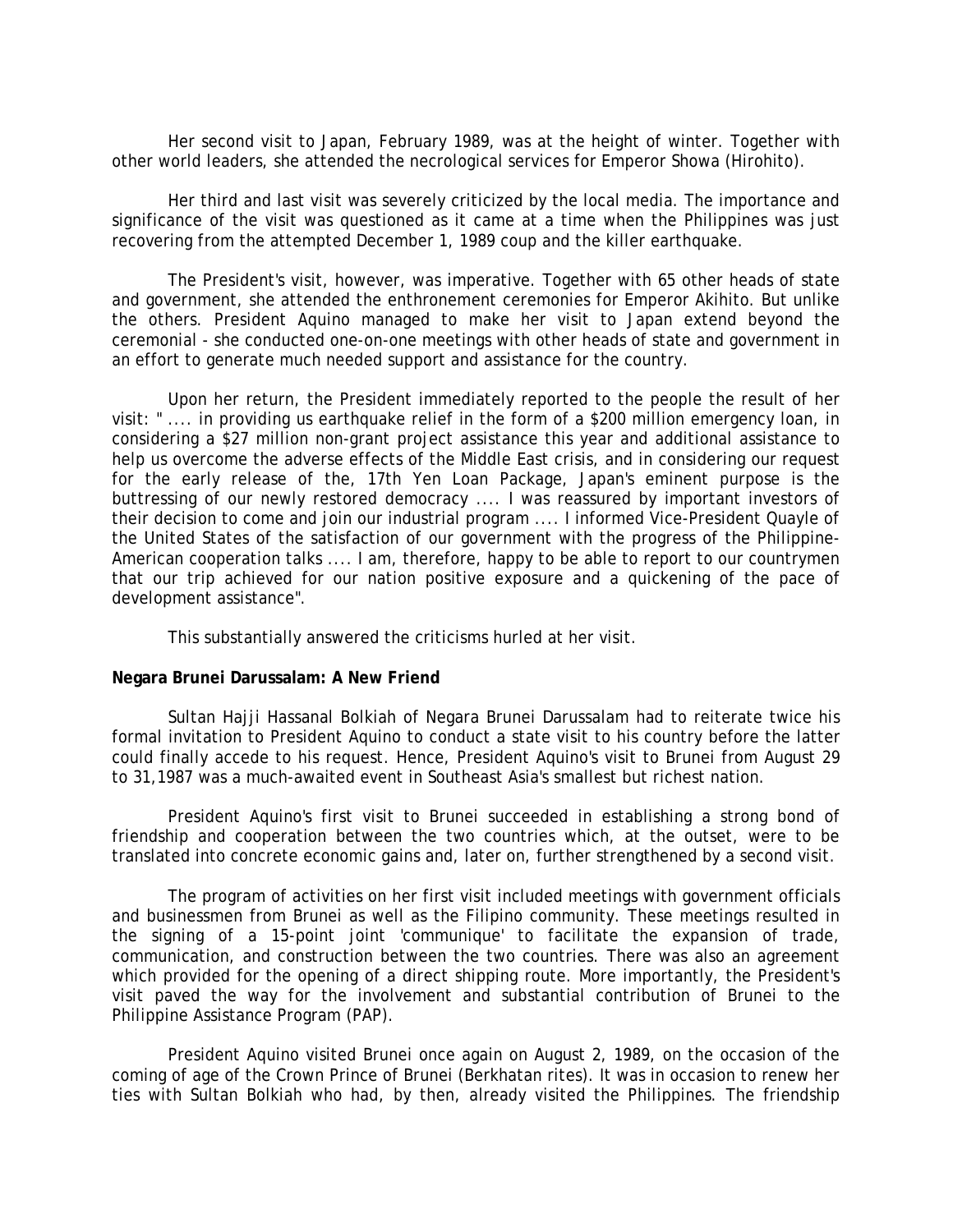between the two national leaders had transcended the purely official relation and had become one guest of the Sultan, invitations were extended to other members of her family as well.

#### **China: Sentimental Journey**

During the President's visit to China in April 1988, she also managed to include a stopover at Hong Jian, Xiamen from where she traces her roots. In visiting this village, the President displayed a facet of her human character - her longing to trace her ancestry. Just as she was eager to meet her blood brothers, they were eager and proud to claim her as their kin. Pasted on the wall of one of the houses she visited in the village was a photocopy of the Time magazine cover featuring her.

It would probably not be presumptuous to conclude then that the Chinese, known for being shrewd and inscrutable negotiators, gave more than an inch of opening to their "sister".

But the reason for the President's trip was not merely a sentimental one. The Philippines has deep cultural, historical, and economic ties with China. And it is, after all, a major country in the region.

The gains achieved by the President in China included the signing of a Trade Protocol for increased trade between the two countries which provided for the importation by China of several Philippine products ranging from fruits to chemicals. The Chinese government also provided food aid to the Philippines in the form of rice worth US\$300 million.

But the most important agreement reached by the President with Premier Li Peng of China was the promise by the latter that their government would henceforth cease any form of communication or assistance to the Communist Party of the Philippines. The Aquino administration thus gained additional points in its anti-insurgency campaign in the countryside.

#### **Hongkong: Tapping Opportunities**

In tandem with her visit to mainland China, the President went on a short visit to Hongkong on a two-fold mission: to encourage Hongkong businessmen to invest in the Philippines; and, to touch base with the Filipino community.

In her address to the Hongkong business community she extended an invitation to its members to invest in the Philippines and join the country in its journey towards progress. She also praised the Filipino community lavishly for their determination to assist their families and their country by working in a foreign land. She also opened the Filipino Social Center in Hongkong to serve as a recreational and social facility for her countrymen. The President's visit once again conveyed to Filipinos working abroad the deep gratitude of her administration for their contribution to the Philippine economy.

#### **Switzerland: A Moral Quest**

The Philippines had maintained cordial and active relations with Switzerland since 1956. But never had Switzerland's support for democracy in the Philippines been more pronounced than in 1986, when it recognized the Aquino government and ordered the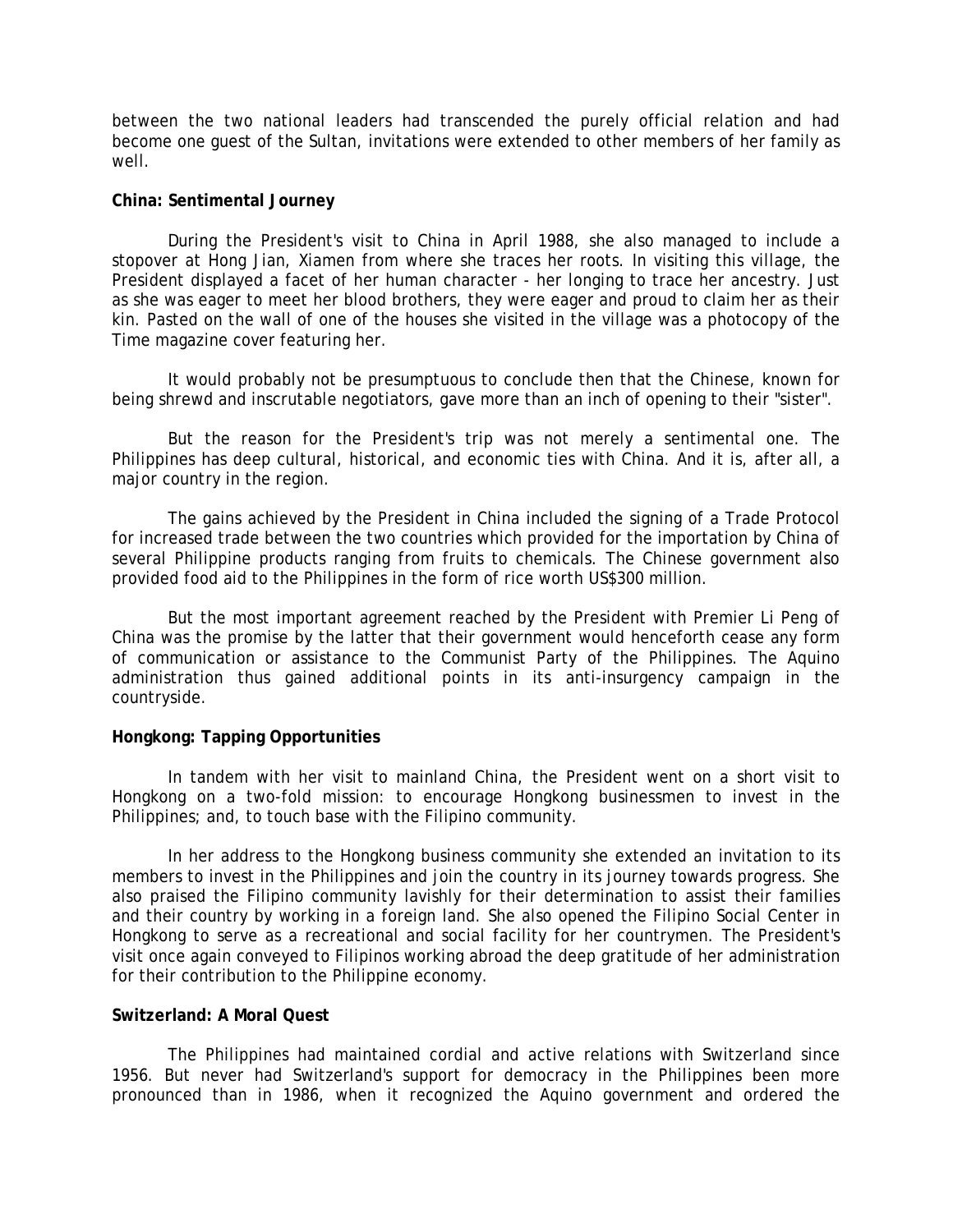freezing of Marcos' funds in Swiss banks even before a request could be made by the Philippine government.

Since then, Swiss authorities had consistently been cooperative and supportive in providing legal assistance to the Philippines in its court cases involving the hidden wealth, believed to have been deposited in Swiss banks, of the Marcoses and their cronies.

Switzerland is also one of the top European investors in the Philippines.

The President and her party arrived in Geneva, Switzerland on the evening of June 13, 1988. Her arrival had generated a fair measure of expectation and excitement in Switzerland. As home of the European Headquarters of the United Nations, Geneva was the center for world political forums. It housed the central office of the International Committee of the Red Cross (ICRC) and was the venue of the International Labor Organization Conference.

The themes of the President's speeches in Geneva centered on freedom and democracy. Her first address was before the 75th Annual Conference of the International Labor Organization (ILO) . President Aquino was the first lady chief of state to address the distinguished conference. The invitation to do so was handcarried to Manila by ILO Director Francis Blanchard during his visit to the Philippines in March of the same year.

Because of the popularity of President Aquino, invitations to the 75th ILO Conference were in wide demand. For the first time, the 2,000-seat hall could not admit all the attendees. Officials had to open an adjacent room where 500 more visitors could watch the President on a giant screen. The entry of President Aquino to the La Salle Des assemblies was received with a standing ovation.

Her speech , which enumerated her adminstration's accomplishments in terms of protecting and upholding the rights and freedom of every Filipino, was rewarded with an applause that lasted for 45 seconds. After her speech, the President was escorted to a private office where she met with ILO officials.

The President, however, was not the only Filipino to address the ILO convention. Crispin Beltran, head of the Kilusang Mayo Uno, had also gone to Geneva with the hope of rousing sympathy and support for their leftist radical group. However, ILO officials gave exclusive prominence and attention to the President. This, in itself, was a tacit rebuke of the leftist cause and a show of approval for the conservative labor policies of the Aquino government.

From the ILO Conference, President Aquino proceeded to the ICRC Headquarters where Red Cross President Cornelio Sommaruga extended a warm welcome to the Philippine delegation. He congratulated the President on her unwavering support for the Red Cross. He thanked her, too, for the facilities and cooperation extended to the Red Cross, and for the freedom they had been given to move in and out of jails and counterinsurgency front throughout the country. He also said that he wished all other countries were as supportive and open as the Philippines.

The President ended her first morning in Geneva with a luncheon hosted by ILO President Blanchard and other officials of the Labor Convention.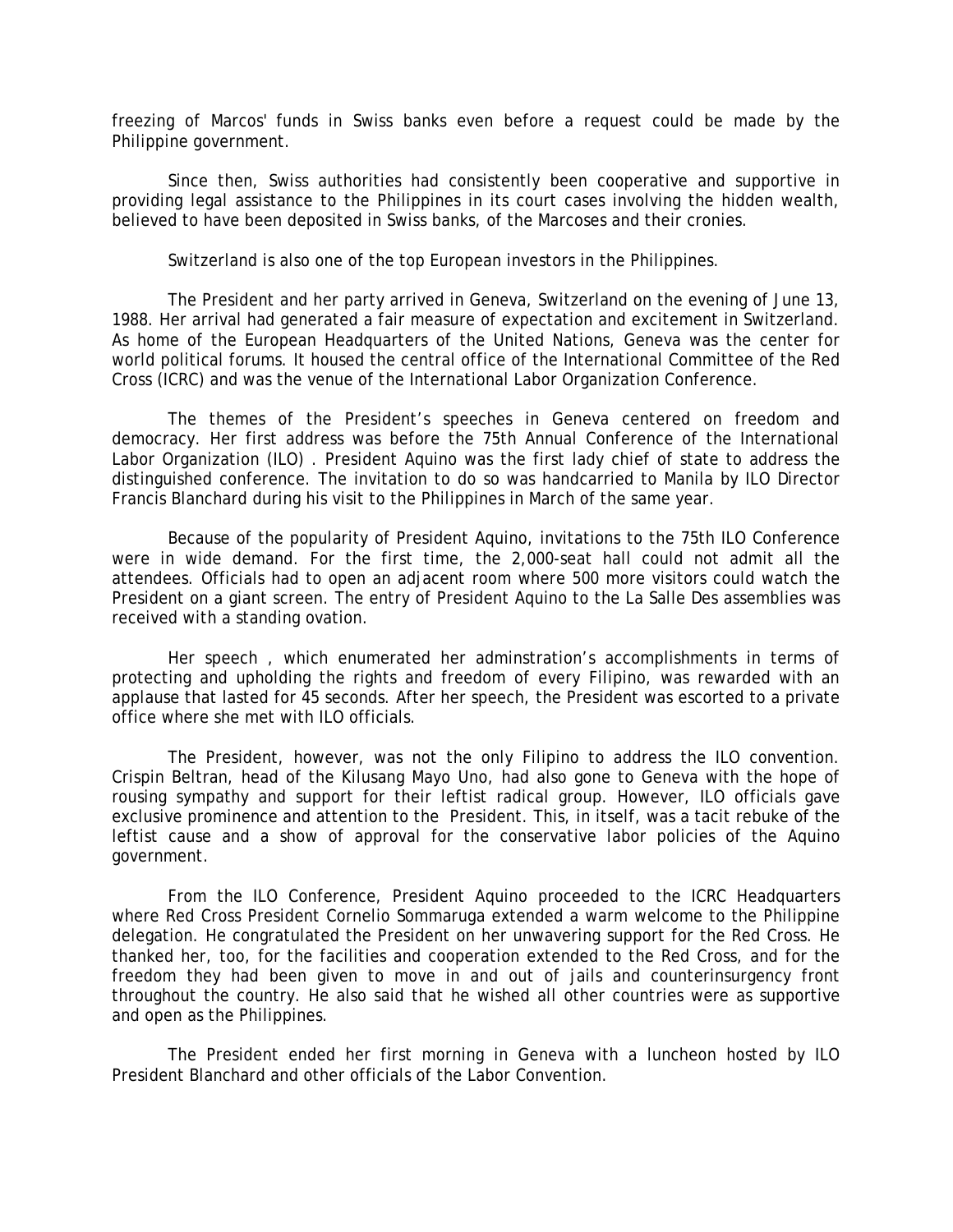While the President and her official delegation were having lunch, Filipinos from all over Switzerland were beginning to arrive at the Intercontinental Hotel. Some had come by bus, others by train from as far away as Zurich, Loussane, Frobourg, and Berne. Some were employees of multinational organizations like the UN and the Red Cross; others were domestics; still others were housewives married to Swiss nationals. Most came in yellow dresses, ore yellow Cory t-shirts ordered from the Philippines months before. Everyone came with a photo, hopefully to be signed by the President.

The air of excitement and pride brought back memories of the snap election days or the EDSA victory celebrations. For Filipinos in Switzerland, the fervor inspired by the revolution had not yet died. When the President finally arrived, the jampacked hall burst into cheers and chants. The crowd of over 800 sang a lusty version of "Tie a Ye]]ow Ribbon". The President- beamed and thanked the audience for doing their part in the nation's economic recovery program.

After the reunion with Filipinos, the President proceeded to her hotel suite where she met with officials from Nestle who pledged to invest an additional US\$50 million in their ventures in the Philippines. In the evening, she joined the World Economic Forum to speak on the political and economic foundations for Philippine growth.

On the second day of her Swiss visit, the President and her party traveled by land to the Swiss capital of Berne. The President savored the scenery along the way: "Nasabi sa akin noong advance party, ang ganda raw ng scenery on the drive from Geneva to Berne. So, naisipan ko na ako na lamang mag-isa ang sasakay doon sa auto. It was just such a beautiful scenery yung para bang ang impression mo tahimik at ang linis ...." (Magtanong sa Pangulo, June 26,1988)

The President arrived at the Hotel Bellevue Palace at 9:30 in the morning and was warmly received by government leaders of the capital and a small but extremely nationalistic group of Filipinos who had waited for hours for a glimpse of her. President Aquino invited them to her Presidential suite at the end of the day to the delight and amazement of the Swiss Police, "When I got there .... there were a few Filipinos outside the hotel; then in the afternoon, they were still there. Tapos sinabi sa akin nung isang security, 'Naku Ma'm, kanina pa hong umaga iyang mga kababayan natin d'yan'. Sabi ko, '0 bakit, ano daw ang gusto?' 'Wala ho, gusto lamang ho kayong makita at makausap'.... So, sinabi ko dahil .... I had a few minutes, so I told my security, 'Sige papanhikin na lamang ninyo dito sa kuwarto ko'. So they came up and I said, "Naku, salamat naman sa pagtitiyaga ninyo diyan at nakatayo kayo at naghintay kayo para sa akin'. Kasama rin nila iyong kanilang mga anak. So sinabi ko, 'Kung gusto ninyo, magkuhaan tayo ng litrato.' Sabi nila, gusto nga raw nila noon, okey naman daw. I told them that I was really very happy to see them'". (Magtanong sa Pangulo, June 26,1988)

The President and Federal Counsellor Rene Felber also had a confidential exchange in the Counsellor's Office at the Foreign Affairs Department. After the one-on-one meeting, an official Swiss Delegation led by Felber sat for a marathon working session with the President and her official delegation. Talk centered on the welfare of 7,000 Filipinos working all over Switzerland. The group also forged an agreement that would promote and protect trade and investments between the Swiss Confederation and the Philippine Republic for the next 10 years. The agreement entailed the protection of both parties from the expropriation or nationalization of their assets.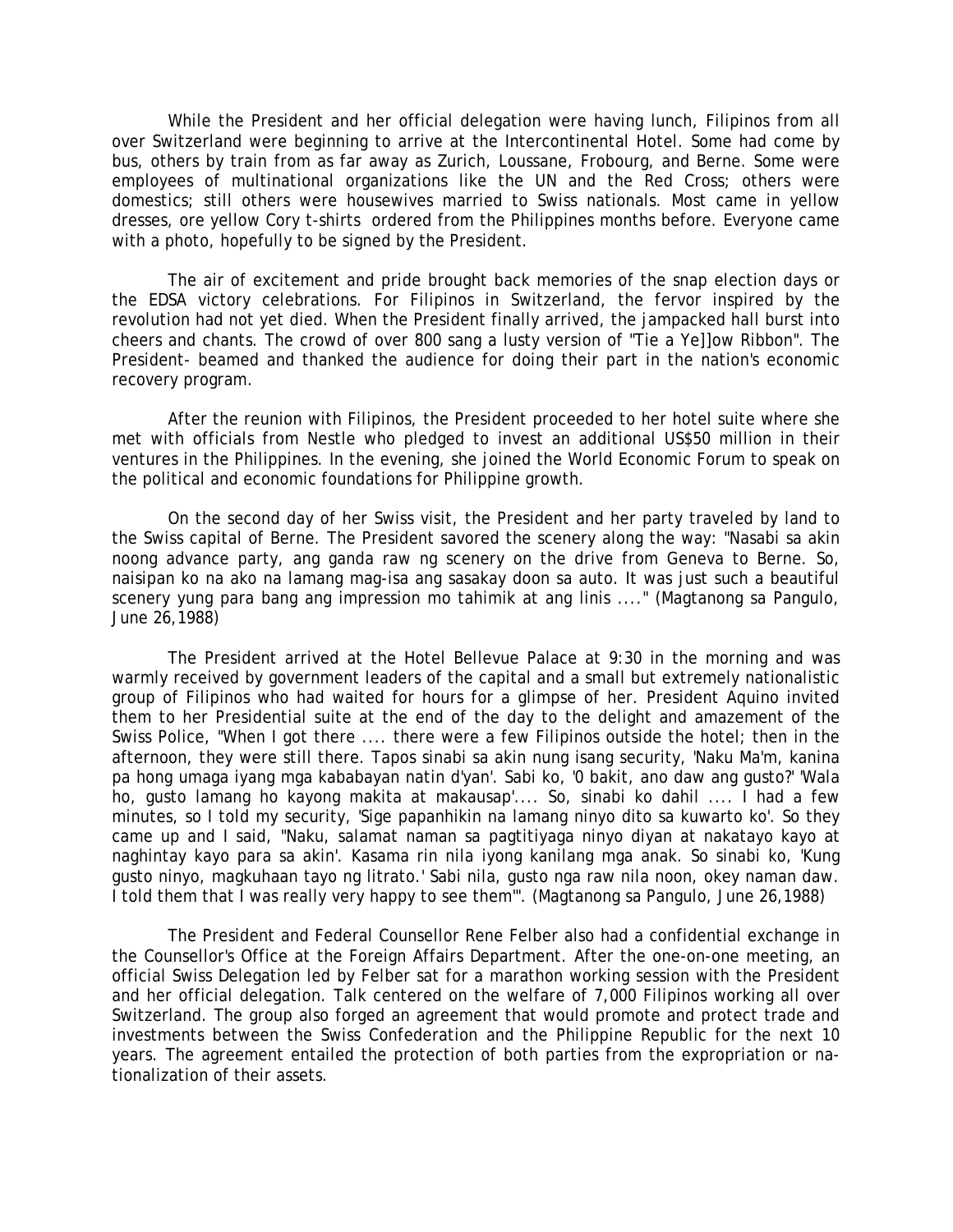The working session was followed by a working lunch with the Swiss President where the Memorandum of Understanding providing for a SF60 million mixed credit facility for the Philippines was signed.

But the most notable gain achieved by the President's visit was the commitment of the Swiss government for assistance in the retrieval of the wealth stashed by the deposed dictator and his cronies in several Swiss banks.

#### **Italy: Advocating Human Rights**

Italy was the staunchest political and economic ally of the Philippines in Europe. It was the first European country to recognize the Aquino government and was the most generous European economic benefactor of the country, providing the largest development assistance to the Aquino government through the first RP-Italy Protocol of Understanding. This Protocol of Understanding which included a development cooperation program amounting to US\$270 million in grants and highly concessional loans, was an important product of President Aquino's state visit to Italy on June 16-17,1988.

President Aquino was fetched by a plane from Cointrin Airport in Geneva by the Italian government as an act of courtesy to their much-awaited guest. The welcome given to the President at the Champino International Airport was vastly different from that she had received in Geneva.

Where the Swiss were formal, polite, and restrained, the Italians by contrast were dramatic, expressive, and as sunny as their climate. Hence, at the spacious courtyard of Quirinale Palace, official residence of the Italian Government, a mounted cavalry of 23 goldcrested horsemen lined up to escort President Aquino. Meanwhile, a battalion of grenadiers or foot soldiers prepared to salute her as she passed.

While President Aquino was having lunch with President Cossiga, thousands of Filipinos had already begun to congregate at a giant sports arena called the Palazetto Dello Sport. The cavernous stadium, which was the site of the 1960 Olympics, acquired the air of a Philippine fiesta as thousands of homesick Filipinos, who had traveled from far-off cities and towns, gathered to catch a glimpse of President Aquino. When the President finally arrived at 3:30 p.m., the stadium echoed with cheers.

The program was distinctly Filipino. The President was regaled with songs like "Bayan Ko", "Hindi Kita Malilimutan", and "Pilipinas Kong Mahal" and a Muslim dance number. In turn, Kris, the President's youngest daughter, offered a song for the audience. At the end of the program, the President was presented with bouquets of yellow flowers by the different Filipino associations in Italy and a marble bust of Ninoy Aquino made by Tomas Concepcion. The grand reunion ended with a speech from the President delivered extemporaneously in Tagalog which was well-applauded by the crowd.

The President then returned to Quirinale Palace for the Cercle Diplomatic Presentation of the Diplomatic Corps. This meeting was an event much awaited by the foreign ambassadors and their wives. It was said that the wives clamored for the audience with the heroine of the Philippine revolution long before plans for the visit had been finalized. After the introductions, a photo session with President Cossiga was held at the reception room.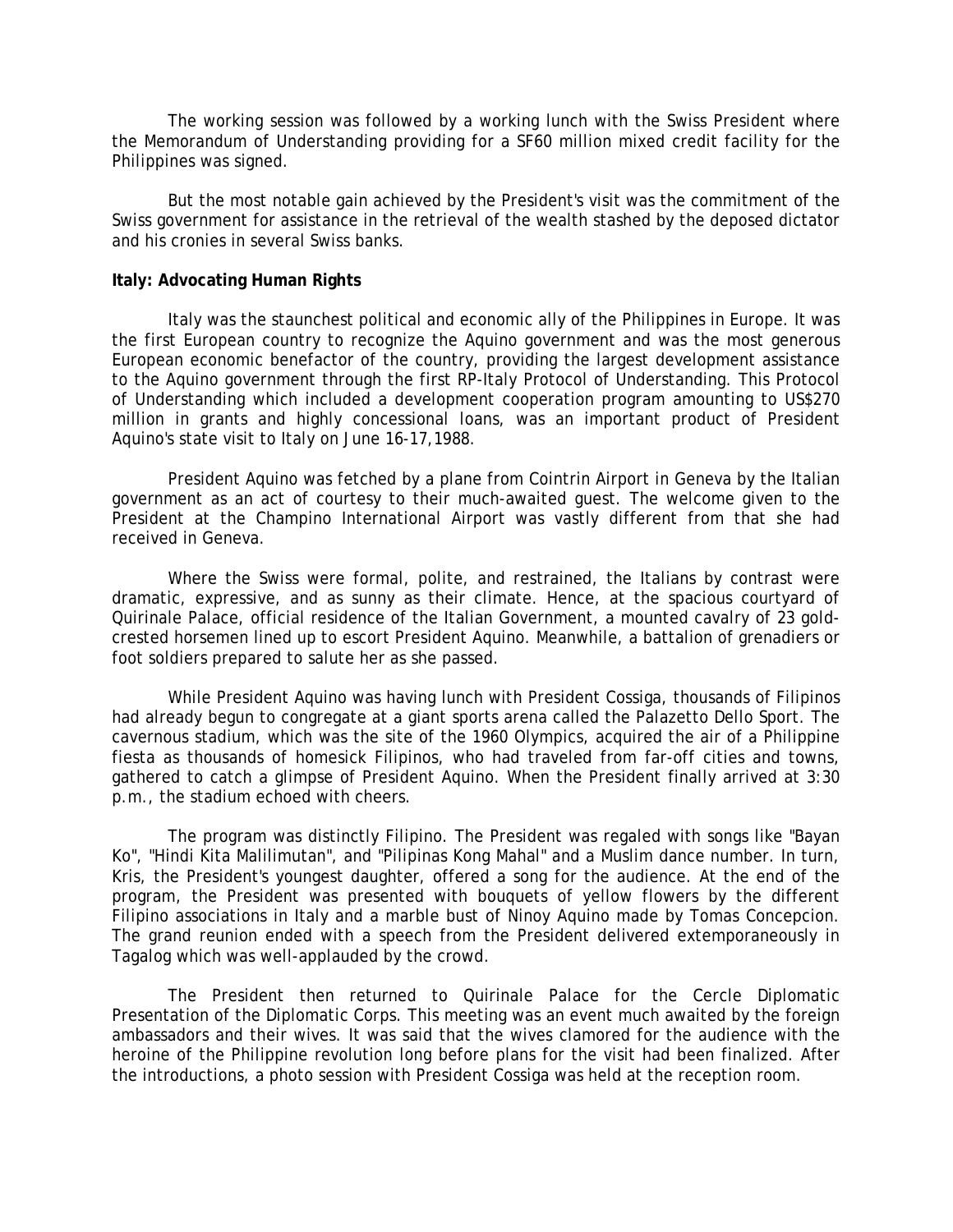At the end of the elaborate ceremony, the two Presidents settled down for serious discussions on affairs of state.

On her second day, the President, together with Italian Defense Minister Vittorio Zanoni, visited the tomb of the Unknown Soldier in Piazza Venezia for the formal wreathlaying ceremonies. The Piazza was closed to traffic and was surrounded by platoons from all of Italy's defense branches. The ceremony was another display of Italy's passionate nature.

From the Piazza, the President proceeded to the Campidolio or the City Hall of Rome where she was introduced to the members of the municipal government and was requested to sign the golden book of distinguished guests. After a short ceremony, the President had a private talk with Mayor Signorello of Rome.

After the courtesy visit, the President proceeded to Villa Madama for one of the most important functions of her second working day. The Villa Madama talks resulted in the signing of nine separate bilateral agreements providing for the extension of US\$188 million in new loans and grants by the Italian government for several infrastructure and development projects in the Philippines.

After the extremely productive session, the President moved on to meet with private industry leaders from all over Italy and Europe to request for increased technical assistance and technology transfer to the Philippines as well as support and cooperation in settling outstanding issues with the European Economic Community.

Her departure from Italy was again marked with pomp and ceremony. The red carpet was rolled out and mounted cavalry and grenadiers lined the exit of the courtyard of Quirinale Palace. President Cossiga himself escorted the President to her limousine.

#### **Vatican City: Pilgrimage For Peace**

The State of Vatican City (Stato della Citta del Vaticano), headed by the Pope, is the seat of the Papacy. President Aquino, as a symbol of freedom and democracy, and the Holy Father, as the world's spiritual leader, were linked not only by their faith but also by a common commitment to promote peace, justice, and the full development of man. The visit may be called a "summit meeting" between two significant and prominent leaders. Cardinal-Archbishop Karol Wojtyla and President Corazon C. Aquino were both recognized as trailblazers, establishing many "firsts" in their respective careers.

Pope John Paul II is the first non-Italian Pope since 1523, the first Polish Pope in the Church's history, and the youngest Pope since 1878. President Corazon C. Aquino is the first woman President of the Philippines and in the entire Southeast Asian Region, and the first Asian leader to lead a successful people-powered revolt against a well-entrenched dictator.

The President first visited Vatican City early in the morning of June 17, 1988. It was a very special event for the President as she had to quietly leave Quirinale Palace with Kris and three security aides to enter Vatican City as a private citizen. She had to shed her official identity for a private mass with Pope John Paul II. The unscheduled mass said by the Pope was an unprecedented event in Vatican history. The Pontiff did not, by tradition, conduct masses for visiting heads of state. All presidents and royalties who have had the honor to attend his masses had done so as among the regular churchgoers. The Pope, however, gave preferential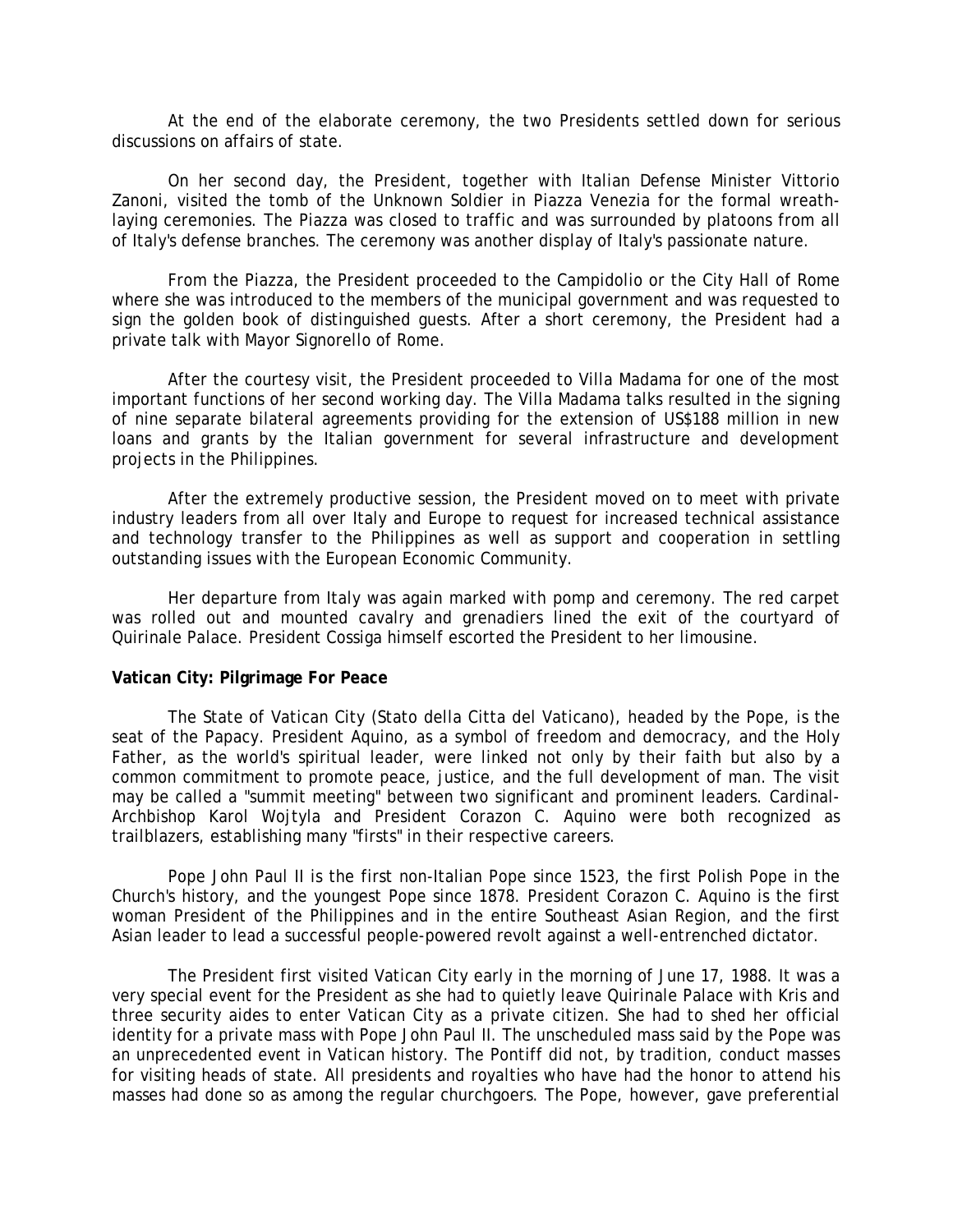attention to the President as he recognized her as a devout Catholic for whom he had only the highest regard. But President Aquino7 s shedding of public status for a few hours (as she was still on official visit to Italy) to attend the Holy Mass gave Vatican Protocol Officials a very thin line to work with.

At his personal chapel in the Vatican, Pope John Paul II said the service assisted by 12 Filipino priests. After the private mass, the Pope escorted Mrs. Aquino all the way to the door, another personal gesture he did not usually extend. And after a long handclasp, he said his good-bye. Afterwards, Corazon C. Aquino had to return to Quirinale Palace to resume her functions as Philippine President.

The official visit of the President to Vatican City, on the other hand, began on the morning of June 18, 1988. Like the Italian government, the Vatican state gave the President a lavish formal welcome.

Church bells pealed to signal the approach of the President and her official delegation. They were received at the Cortile San Damaso, the inner courtyard of the Palazzia Costolico which is the nerve center of the Vatican, by Bishop Dino Monducci and a number of Vatican dignitaries. Swiss guards stood in formation to receive and escort the Presidential party to the Sala Clementina to meet the Vatican dignitaries while the President was ushered into the Sala del Tronetto which is the private hall where new Popes, by tradition, are chosen and announced to the public. Here, she was received by Pope John Paul II, with whom she sat down for a one-on-one talk.

After meeting with the Pope, the President and her official delegation were ushered into the office of Julio Cardinal Casarolli, Vatican Secretary of State. After short talks, the Philippine delegation was introduced to the diplomatic corps of the Vatican. The usually sedate body was enthusiastic in its greetings to President Aquino. After the ceremonial introductions, the President received a blessing from Cardinal Casarolli before entering the Basilica to offer a short prayer. On one of the walls of the Basilica, Vatican artisans had labored to complete an image of San Lorenzo Ruiz, the first Filipino saint, just in time for the President's visit.

Back at the Grand Hotel, President Aquino hosted a luncheon for Cardinal Casarolli, as the Pope, by tradition, never attends socials outside of the Vatican and it was his Secretary of State who accepted on his behalf. Again, the attendance of the Roman Curia was unprecedented in this event.

In the afternoon, the President paid a brief visit to the Pontifico Colegio Filipino, a seminary for Filipino priests and nuns, and received a medal for her stand on human rights from the members of the Christian Democratic Party.

The reception given to Corazon C. Aquino during her visit to Vatican City as a private citizen and as the President of the Republic showed the high regard the Roman Catholic Church had for the Philippine heroine who had led a successful non-violent revolution.

#### **Thailand: A Handclasp for ASEAN Brotherhood**

Thailand was but a stopover of President Aquino on the return flight from Rome to Manila. Despite the limited time available, the President made the most of the stopover by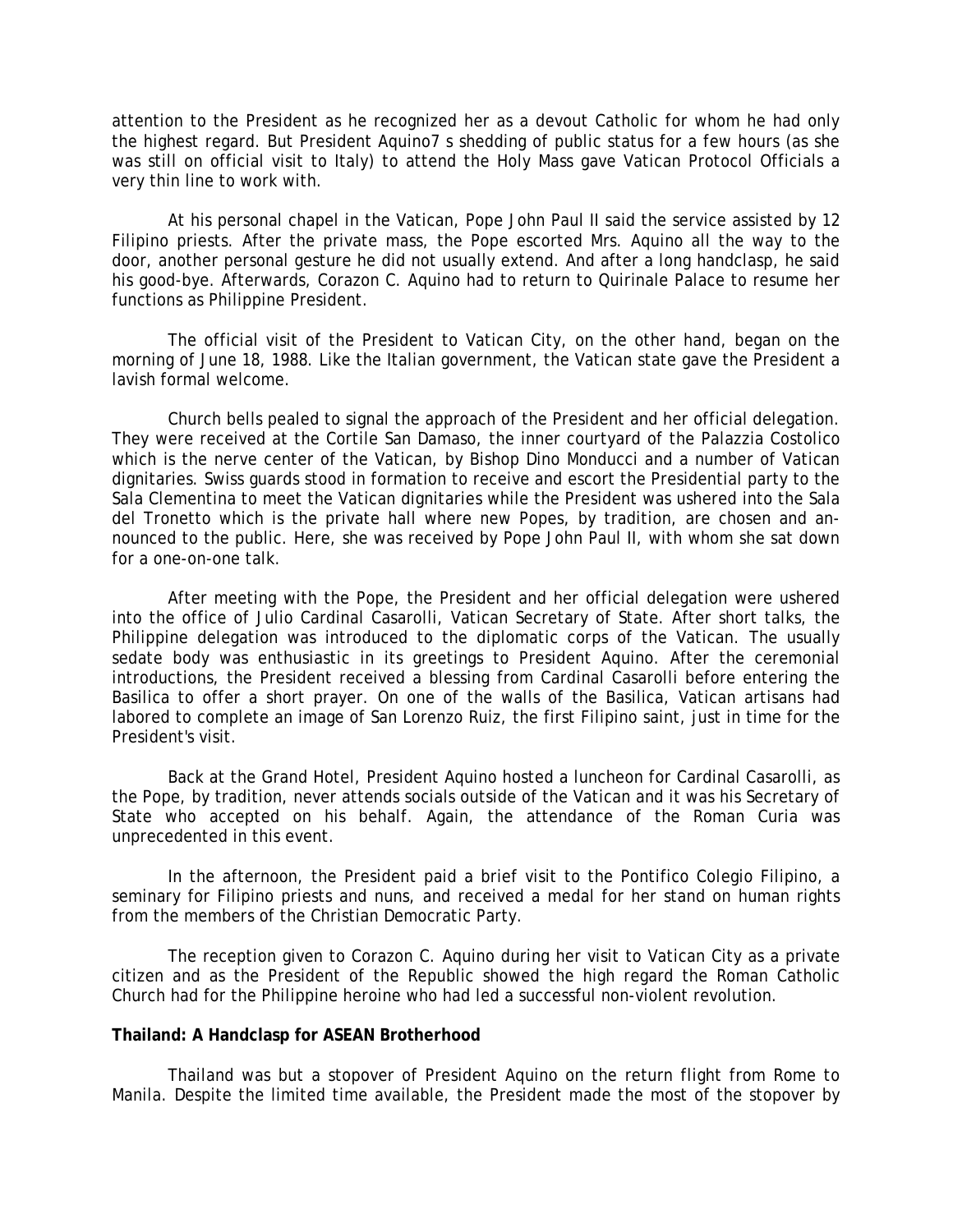meeting with Thai Prime Minister Prem Tinsulanonda to discuss matters pertinent to the welfare and development of the ASEAN region. During the meeting, the President also personally offered her apologies for the cancellation of her state visit to Thailand in 1987.

The visit highlighted President Aquino's penchant for maximizing every opportunity to strengthen relations between the Philippines and other nations.

#### **Federal Republic Of Germany: Sharing Restored Democracy**

The President's visit to the Republic of Germany coincided with their celebration of their 40th year as a democratic country and the proclamation of its basic law, the equivalent of the Philippine Constitution. Fate must have willed this coincidence as there were many parallelisms between the Philippines and Germany.

Both countries had suffered under dictatorships, which spurred their determination to start anew as free and democratic states founded on the rule of law and the supremacy of the people's will.

The President and her official delegation arrived at the Bonn-Cologne Airport on July 9, 1989 on an unusually chilly and rainy morning. The excitement and enthusiasm generated by their arrival, however, was effusive enough to warm the hearts of the President and her team. In a rare display of hospitality, the German government broke protocol by setting aside restrictions on noise pollution in order to welcome the delegation with a 21-gun salute.

A crowd of Filipinos had also gathered at the airport to catch a glimpse of the President. The Filipino crowd, who withstood the freezing weather and rain, immediately broke into cheers at the President's arrival. After the welcome ceremony, the President broke through the security cordon to shake hands with her countrymen, some of whom were in tears.

In Germany, the President visited Berlin where she was received by Mayor Walter Momper and his wife and the Allied Commanders of England, the United States of America, and France. From the Berline-Tegel Airport, she proceeded by motorcade to the Berlin townhall or Rathaus Schoneberg where hundreds of Filipinos awaited her arrival. At the townhall, the President signed the golden book previously autographed by other colorful political names such as President John Kennedy and Queen Elizabeth. She also exchanged messages with Mayor Momper before a crowd composed of largely Berlin-based Filipinos.

Afterwards, the President proceeded to the Reichstag building or the old German Parliament where she found an opportunity to address, for the first time, one of the burning issues that confronted her government: human rights. This issue was to face her several times in her visit to Europe.

Prior to President Aquino's visit, the Communist Party of the Philippines had launched a smear campaign against the Aquino administration. Taking advantage of the German sensitivity to the human rights issue, the CPP-NDF campaigned that the Aquino government was condoning massive and systematic human rights violations. The President's assurances of the continued protection by her administration of human rights in the Philippines must have allayed the doubts of her German audience. The German government extended a development assistance package of DM110 million to the Philippines. This, despite the fact that the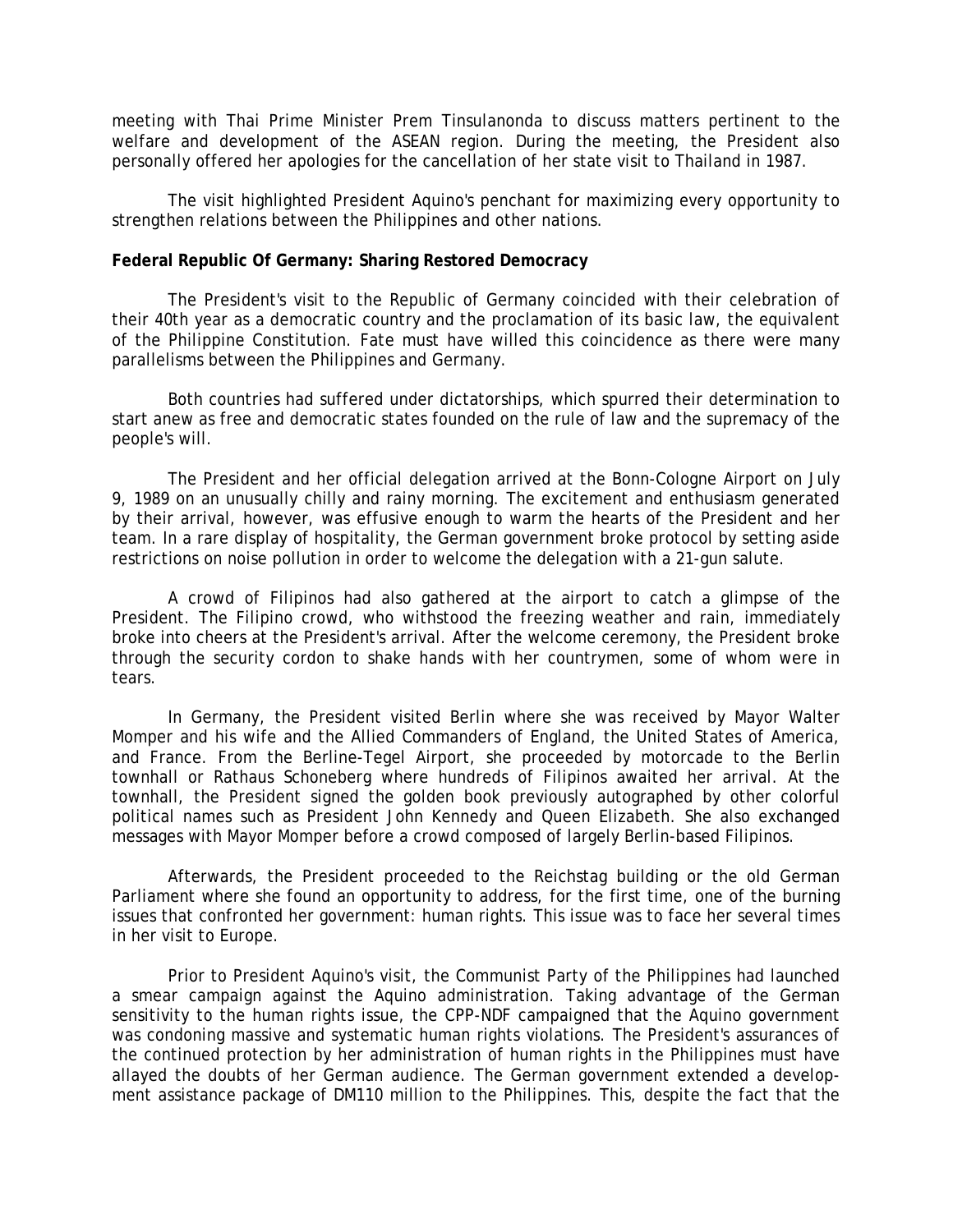human rights record of a country was one of the main considerations in the granting of development assistance by Germany.

Later in the afternoon, the President flew by helicopter to the City of Aachen where she was joyfully greeted by thousands of Filipinos who had been waiting for hours for her arrival. At the Aachen Rathaus Auditorium, the President encouraged the cheering Filipino audience to maintain the good name and reputation of Filipinos in Europe as being capable and industrious.

On July 10, President Aquino's visit to the Federal Republic of Germany officially began at the Villa Hammerschmidt where she trooped the line of German soldiers with West German President Richard von Weizsaecker. Private talks were afterwards held between President Aquino and President Weizsaecker.

From the Villa Hammerschmidt, President Aquino proceeded to the Rathaus or townhall of Bonn where she met with Bonn Lord Mayor Hans Daniels. The President once again broke protocol to greet Filipino well-wishers who had gathered outside the townhall and were singing "I'll Be Seeing You".

Later, President Aquino laid a wreath at the North Cemetery which was the monument for the victims of war and tyranny. The solemnity of the moment was heightened by the playing of the "Lied von Guten Kameraden", a song that calls for the laying down of arms and the keeping of peace.

The President also met with the German Chamber of Commerce and Industry to campaign for the correction of the trade imbalance between the two countries through increased importation of Philippine products to Germany. The President also met with Social Democratic Party Chairman Jochen Vogel and Foreign Minister Hans-Dietrich Genscher of the Free Democratic Party.

In the evening. President Aquino attended a formal banquet with President Weizsaecker and 300 German luminaries from the fields of politics, culture, and the arts at the Schloss Augustusburg.

The President's third day in Germany began on a triumphant note. Over breakfast. Federal Minister for Economic Cooperation and Vice-chancellor Juergen Warnke informed her of their development assistance package of DM110 million for the Philippines. During the day, she also met with the leaders of the Green Party, the third political faction to touch base with the President, and Chancellor Helmut Kohl.

The President's visit to Germany ended with farewell rites at the Villa Hammerschmidt hosted by President Weizsaecker.

The President's visit to Germany had successfully dispelled the rumors of widespread human rights abuse in the Philippines and had reinforced the country's image as the cradle of democracy in Southeast Asia.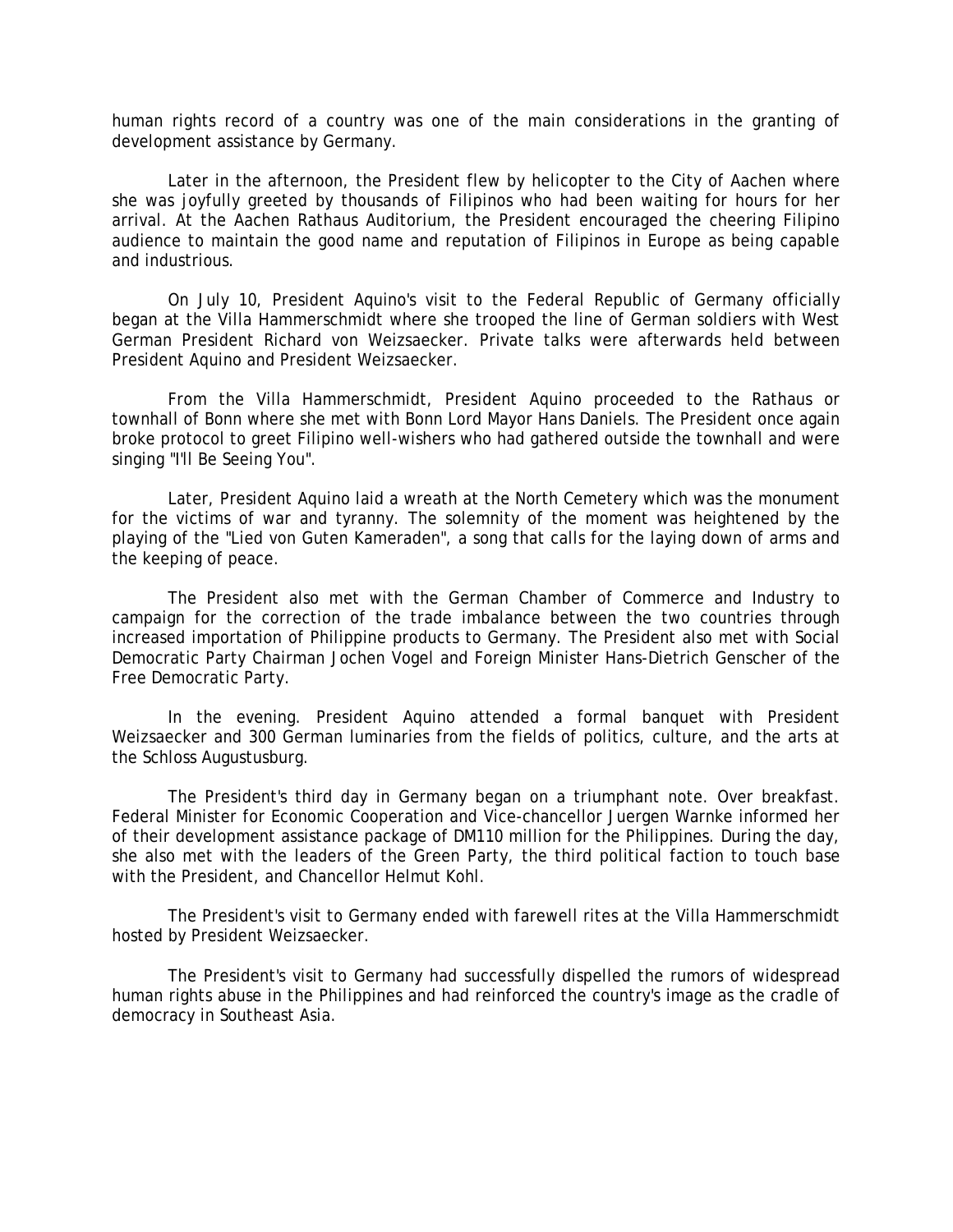#### **France: A Symbolic Meeting**

If there is anything Frenchmen and Filipinos share, it is their pride in their unique revolution and in the democratic society they now enjoy as a result. For this reason, in 1989, President Aquino was bestowed the singular honor of being the only state visitor among the select heads of state and government invited to attend the Bicentennial Celebration of the Fall of Bastille. President Francois Mitterand had personally extended this invitation to President Aquino.

This rare honor was given prominence along the Champs Elysee where the Philippine flag was flown alongside the French tricolor during the peak of the celebrations.

The President was personally met by President Mitterand and his wife at the Orly Airport. From there, they flew by helicopter to the Esplanades des Invalides fronting the mausoleum of Napoleon Bonaparte. Here, the motorcade to the State Guesthouse, the Hotel Marigny, began.

Hundreds of French Republic Guards on horseback were a magnificent sight to behold as they cantered forward, blowing on trumpets as they escorted President Aquino to the State Guesthouse. All roads leading to Marigny were closed to traffic to accommodate the Presidential entourage. In simple ceremonies. President and Mrs. Mitterand and President Aquino exchanged gifts and pleasantries.

Later at the Elysees Palace, the President was feted in a state banquet hosted by President Mitterand. It was during this important occasion that the latter verbalized the value the French people and government accorded to President Aquino as a guest of honor: "In the heart of a year devoted to the commemoration of the Bicentenary of the French Revolution, this week is, for us French, somewhat exceptional as it is the week of the 14th of July, our National Holiday. ] wanted to invite, for this occasion, a few of those people who are working to create a more just and more generous world in the spirit of the universal values of human rights and democracy that France proposed to the world in 1789. It is only fitting. Madam President, that with this state visit with which you honour us, you should be the first to arrive at this gathering of the friends of France".

The second day of President Aquino in France began with a meeting with French business leaders to discuss investment prospects in the Philippines. Afterwards, she visited the Tomb of the Unknown Soldier and proceeded to the reception tendered in her honor by Mayor Jacques Chirac of Paris at the Hotel de Ville.

The highlight of the day was the luncheon hosted by the Counseil National du Patronat Francais and her meetings with French Foreign Minister Roland Dumas and Prime Minister Michel Rocard. Before the Patronat, the President underscored the economic gains made by her country and assured her audience that the political, social, and economic situation was ripe for joint ventures and new trade opportunities with French businessmen. During the meeting with Minister Dumas, President Aquino witnessed the signing of a memorandum of understanding which provided for the extension of social security to some 12,000 to 15,000 Filipinos working in France.

During a press conference at the Hotel Marigny, the President announced the signing and exchange of letters specifiying the extension of FRF1.0 billion in official development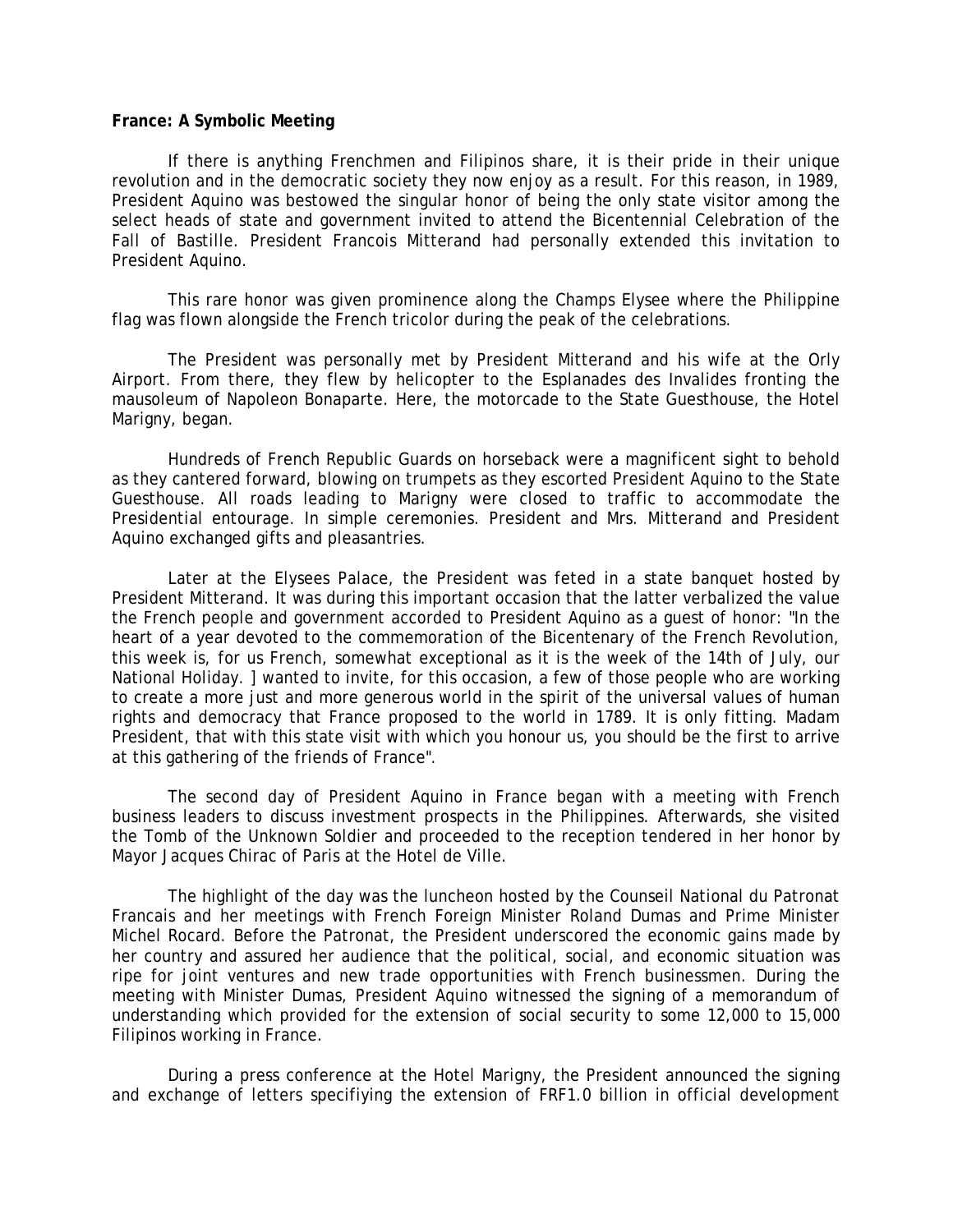assistance from France to the Philippines over a period of four years. Her day finally ended with a dinner hosted by Prime Minister Rocard at the Foreign Affairs Palace where she was repeatedly praised for her role in the bloodless revolution that restored democracy in the Philippines.

President Aquino was among 46 other chiefs of state who attended the many ceremonies to commemorate the French Bicentennial. Even among this crowd of world luminaries, the President stood out, being very much applauded and cheered.

As was her wont. President Aquino made the most of her time and the opportunity by meeting with several world leaders present during the celebrations. The President met with Prime Ministers Brian Mulroney of Canada, Rajiv Gandhi of India, Sosuke Uno of Japan and President Hosni Murabak of Hgypt. The President also took time to meet with UNESCO officials and six honorary Filipino consuls as well as the Filipino community in France.

The timing of President Aquino's visit was most opportune as she was able to ensure the support of France in the meeting of the world's economic powers, the Group of Seven (G-7), which was to be held in France after the Bicentennial Celebration.

#### **Belgium: A Friendly Call**

As a gesture of appreciation for the open and sincere support expressed by King Badouin I and Prime Minister Wilfried Martens during the early days of her administration, the President accepted the invitation of the King to pay a private visit to the Kingdom of Belgium. The visit was the last leg of her tour of Europe. From Germany, she proceeded to France, and from France she moved on to Belgium.

President Aquino was received at the Melsbrock Military Airport by King Badouin and together they rode to Laeken Palace, the residence of the Royal Couple. At the Palace, they were joined by Queen Fabiola and Prime Minister Martens for private discussions.

Though President Aquino's visit to Belgium was supposed to have been a private one, substantial gains were achieved in terms of the signing of a Financing Memorandum of ECU10.4 million for Agricultural Education and the Memorandum of Understanding for European Commission assistance for the rural development program of the Philippines' Department of Agriculture.

The President was also able to convince the European Community (EC) to open an EC Delegation Office (which is equivalent to an Embassy) in Manila. But the more important gain achieved by this visit to Belgium was the establishment of goodwill between Belgium and the Philippines.

#### **Canada: Broadening Avenues Of Friendship**

In contrast to its lukewarm relations with the Philippines during the previous administration, Canada manifested strong support and admiration for the Aquino government. In 1986, the Canadian ambassador was the first to present his credentials to the new administration. President Aquino has the distinction of being the first Philippine President to make a state visit to Canada.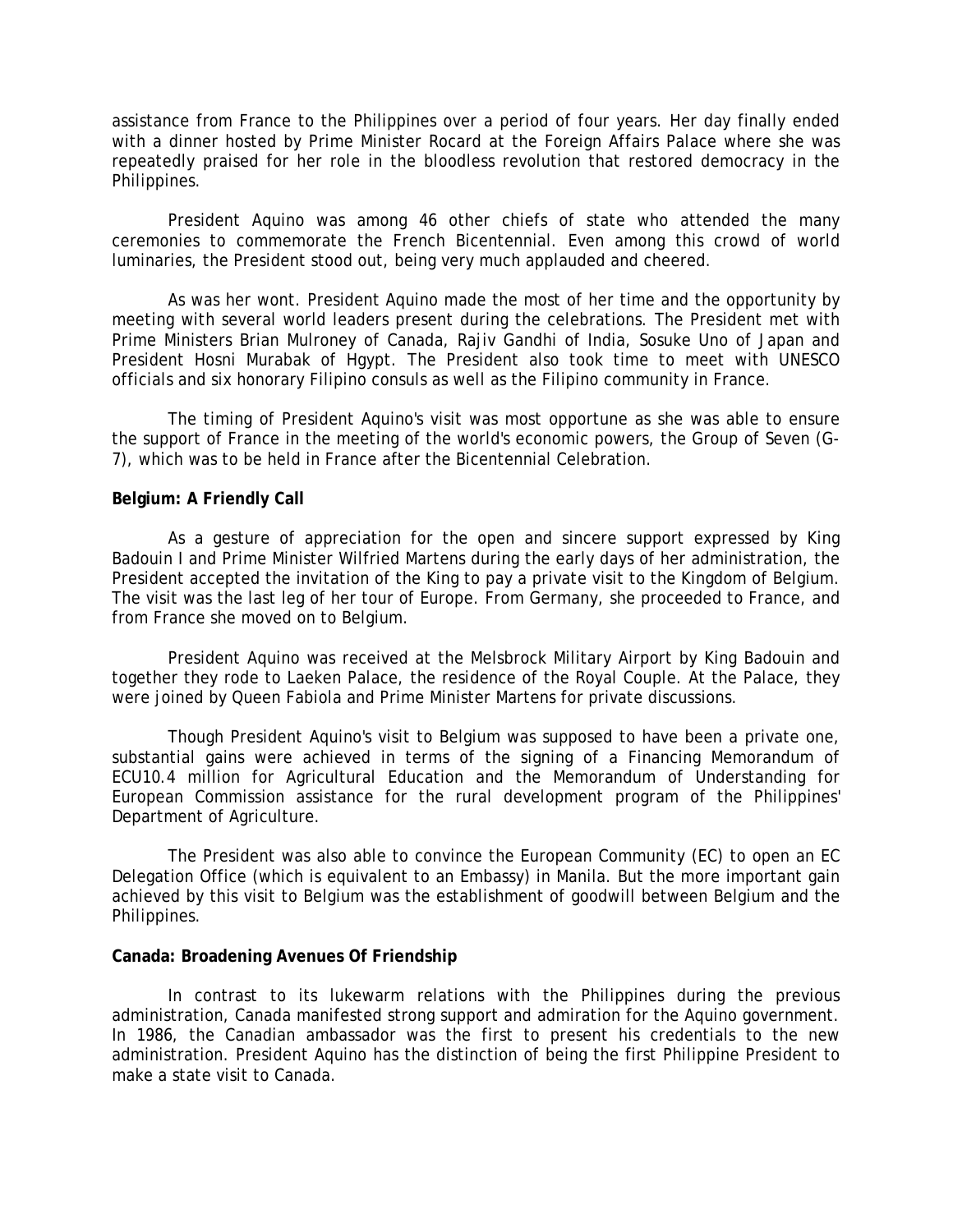The level of excitement in Canada over President Aquino's visit was at a high gear. Months before her arrival, television documentaries on the EDSA revolution were already being viewed on Canadian television and newspaper accounts regularly contained feature stories on the Philippines and the miracle that was people power. It was said that the only visits that could rival it were those of the Queen of England and the Prince and Princess of Wales.

The first stop of President Aquino was Vancouver, where she met with the members of the Filipino-Canadian community and the Vancouver businessmen. During these meetings, she invited them to consider the Philippines as a viable I area for investment. In addition to her invitation to invest in the country, she also shared her pride and joy with the Filipino-Canadian community in having been accorded the honor of being the first Philippine president invited to Canada: "I am privileged to be the first Philippine president to visit Canada. And I am very happy to share this privileged moment with my fellow Filipinos .... Hindi po kaila na handa kayong tumugon sa napapanahong hamon sa pagpapaunlad ng | ating bansa. Kaya't nais ko pong pagtibayin ang inyong pagmamalasakit sa ating mga kababayan, at ang inyong pagnanasang tumulong sa kaunlaran at kasaganaan ng ating bayan . . . . Sa tulong ninyo at sa aming pagsusumikap, darating ang panahon na buong karangalang ihahayag natin ang ating sariling kasaganaan bilang isang bansa".

From Vancouver, the President proceeded to Toronto where she heard mass celebrated especially for her at St. Michael's Cathedral and attended a dinner hosted by Premier David Peterson.

On November 6,1989, the President was given a 21-gun salute in Ottawa as she trooped the line of the Royal 22nd Regiment in their elegant red and black uniforms. The Queen's representative and Canada's Head of State, Madame Jeanne Suave, accorded President Aquino a warm and stirring welcome: "I greet you L with great joy and, on behalf of all Canadians, I wish you the warmest of welcomes. You arrive here preceded by the renown of your outstanding qualities and your accomplishments since the moment when, in dramatic circumstances, you rallied the defenders of democracy .... I cannot conceal my feelings of affection - feelings that I now convey to you in all simplicity. You embody an ideal of human solidarity that your presence here today brings home to us in a very special way".

In Ottawa, the President met with Prime Minister Brian Mulroney and other Canadian government leaders. As a result. Prime Minister Mulroney pledged CA \$100 million in new aid to the Philippines, over and above the CA \$100 million previously made available for the fiveyear country assistance program.

A memorandum of understanding which aimed to strengthen quality control of tuna and shrimps from the Philippines and facilitate their export to Canada was also signed. An Extradition Treaty was also forged. In response to President Aquino's appeal. Prime Minister Mulroney also promised to intercede for the Philippines for debt relief with the World Bank, IMF, and other G-7 creditor nations.

The President's visit to Canada was a resounding success not only because of the groundbreaking agreements reached, but more so because of the unabashed admiration that the Canadian government and people showed her. This helped ensure the Canadian government's openness to extend assistance asked of them by President Aquino.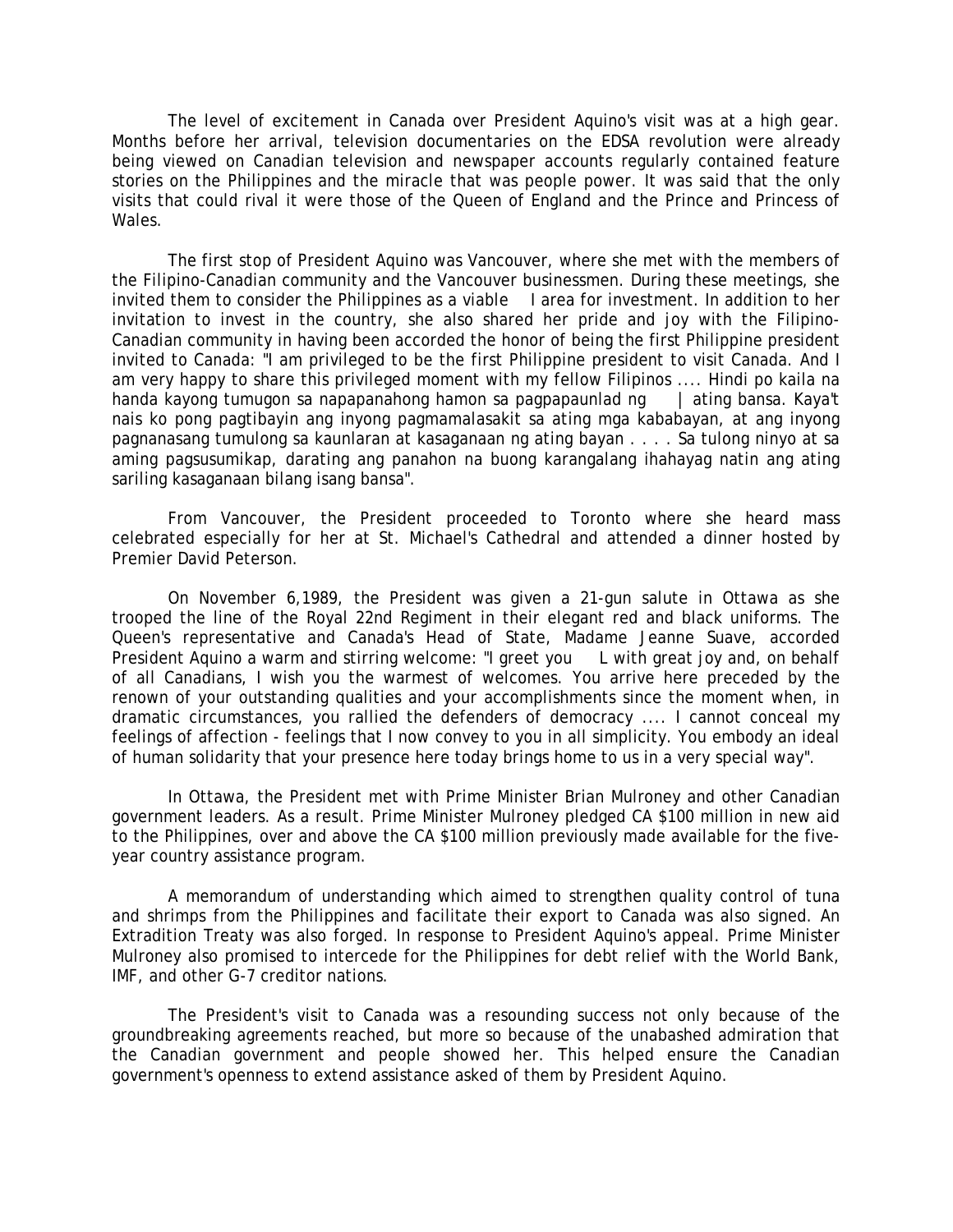#### **Singapore: Cementing ASEAN Ties**

The President capped her international sojourn with her participation in the Fourth Meeting of the ASEAN Heads of Government in Singapore in Jan. 26-28, 1992. The Fourth ASEAN Summit, as it is more popularly known, served as a fitting venue for the valedictory address of the President to the other ASEAN heads of government.

Aside from her participation in the summit, the President was also prevailed upon by the other ASEAN heads of government to meet with them as they were all well aware that this would be the last time she would represent her country. Each one of them took the opportunity to bid her good-bye. President Aquino had informal bilateral meetings with the five ASEAN-member heads of state and Senior Minister Lee Kuan Yew of Singapore as well as Prime Minister Habbie Namelliu of Papua New Guinea. Her meeting with Lee Kuan Yew was specifically requested for by the latter as he was one of the earliest ASEAN leaders to have welcomed President Aquino into the ASEAN family. Namelliu, on the other hand, wanted to meet the President not only to say good-bye, but to express his gratitude as she was one of those actively involved in the campaign to have his country included in the ASEAN.

The President, once again, gave priority to meeting her countrymen abroad. She met the Filipinos in Singapore at the TOA Payoh Sports Hall in the afternoon and had cocktails with the Filipino Business Executives Group in the evening. In each of these occasions, she reminded her countrymen of the government's concern for their well-being and extolled them for the success they have achieved in another land. She also urged them to support each other in a land where they were a minority.

It is a striking coincidence that the President would deliver her swan song as the Philippines' foremost ambassador of goodwill in Singapore, where she also had her baptism as an international statesman when she visited in 1986. This fact also underscored the President's strong commitment to making the Philippines an active player in the ASEAN region.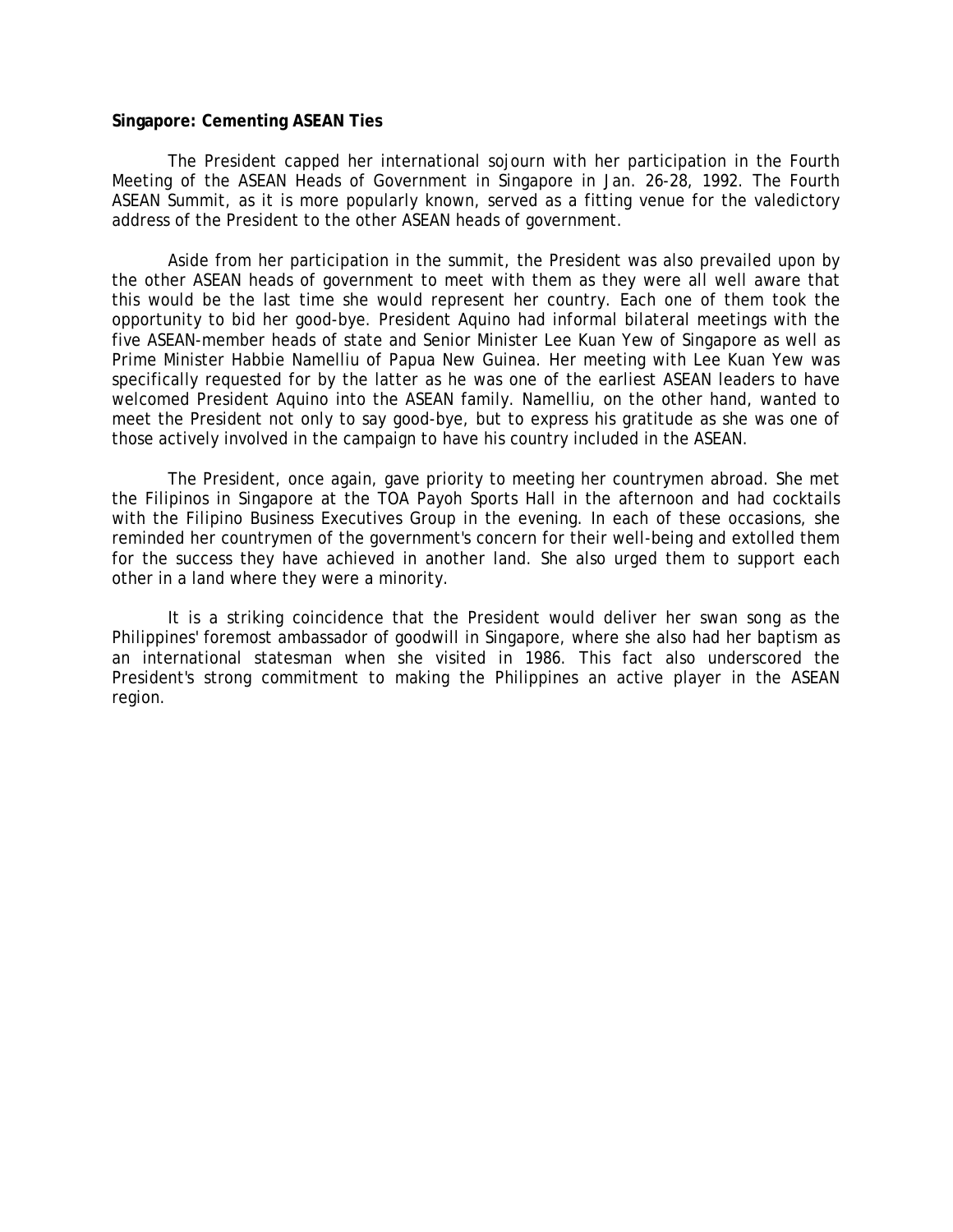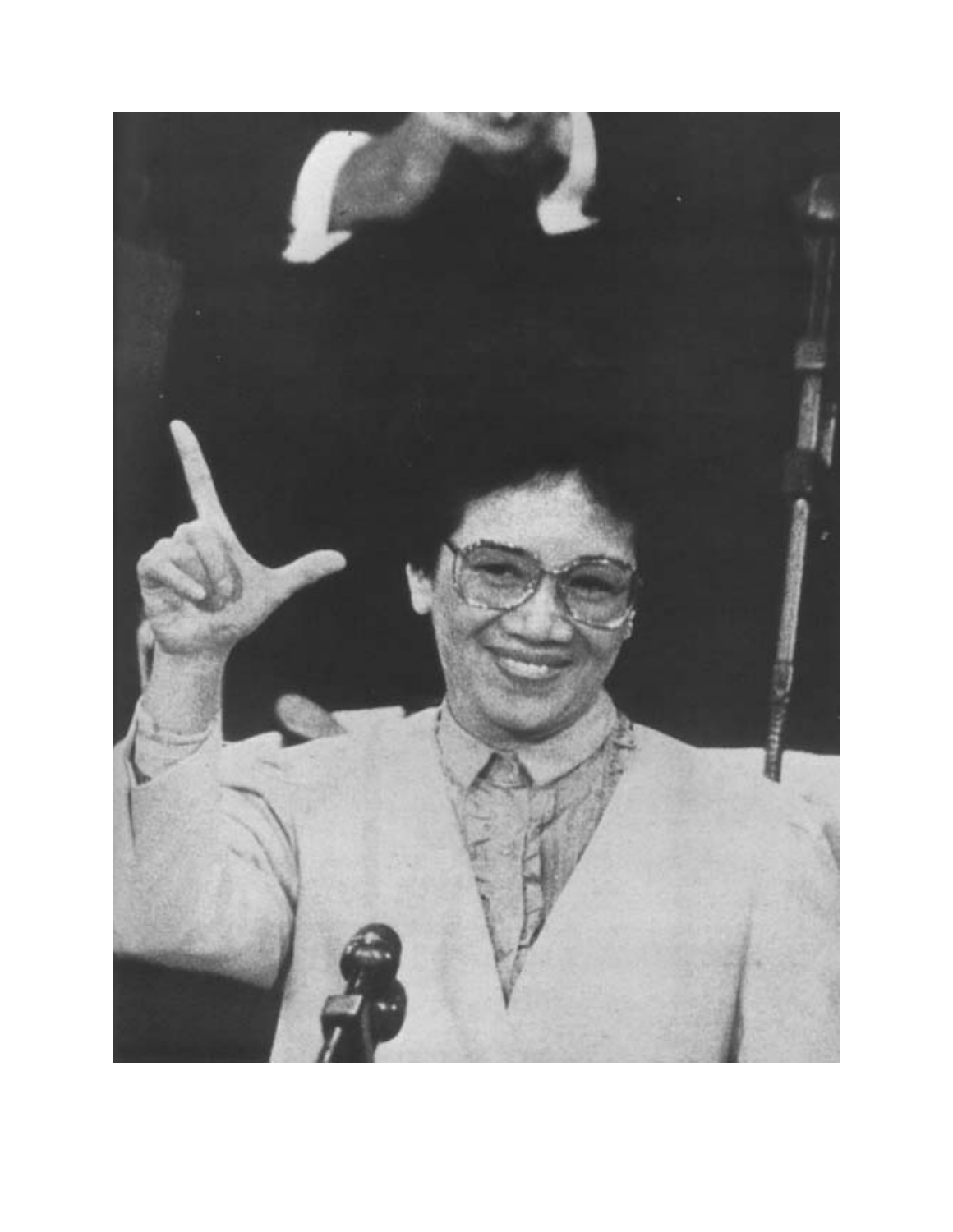

'Woman of the Year'

**Preceding page:**<br>**President Aquino flashing the Laban sign before**<br>the US Congress.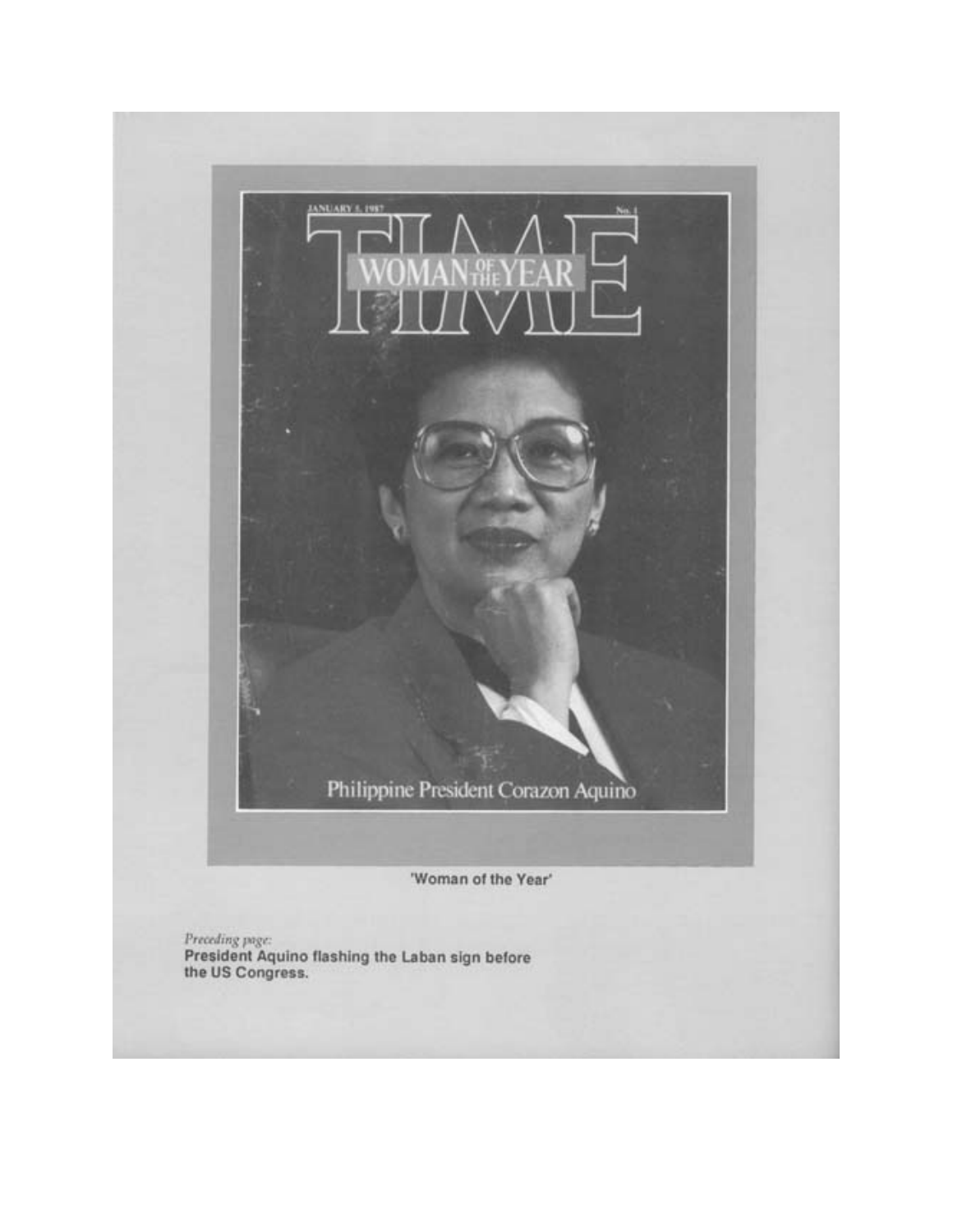### SPECIAL ACTION GROUP

\_\_\_\_\_\_\_\_\_\_\_\_\_\_\_\_\_\_\_\_\_\_\_\_\_

THE SUCCESS AND orderly conclusion of the President's trips would not have been possible if she did not have efficient assistance and support. For this, credit must be given to a special operations group - men and women handpicked by the President to attend to the complicated task of overseeing her foreign travels.

At the early stage from 1987 to 1989, the leader of this team was then Cabinet Secretary Jose 'Ping' de Jesus. Ping effectively managed the President's state visits by thoroughly preparing all technical and substantial aspects of the trip well ahead of time.

When Ping was designated Presidential Coordinating Secretary in 1988, his responsibilities with regard to Presidential state visits were transferred to his protege, Aniceto 'Chito' Sobrepena. There was no difficulty in the turnover since Chito, then Cabinet Undersecretary, had previously assisted Ping in this task and had essentially the same management style as his mentor.

The other members of the special operations group were Col. Voltaire 'Volts' Gazmin of the Presidential Security Group (PSG), Radio Television Malacanang (RTVM) Executive Director Maria Montelibano (who represented the Office of the Press Secretary), and Miguel Perez Rubio from the Protocol Office (later replaced by Ambassador Sergio 'Serge' Barrera). The Department of Foreign Affairs (DFA) was also a part of the group - but the personalities differed for every region or country to be visited because each destination required a different area of diplomatic expertise.

Each member of the group had his or her specialization: Maria was in charge of coordinating with local and foreign media for coverage of the trips; Volts provided all the security arrangements; Ambassadors Perez Rubio and Barrera attended to all protocolar details; and Ping and Chito orchestrated everything.

The DFA and other concerned government agencies, on the other hand, were responsible for the conduct of ministerial and sub-ministerial meetings with their foreign counterparts. Specific bilateral issues for the enhancement of economic, political, and social relations with the country to be visited were taken up six to four months before the visit. It was during these meetings where agreements or memoranda of understanding were formulated, drafted, fine-tuned, and submitted to the respective heads of government for approval. It was during this stage that the actual negotiations took place.

The special operations group was privy to the basic rules that President Aquino imposed for the preparation of state visits. She required strict adherence to these unwritten, but enforced, rules.

Rule number 1 was that state visits should be carried out with the least cost possible. Because of this rule, the budgets for the visits were always presented to the President herself for approval. More often than not, initial submissions were returned with the instruction to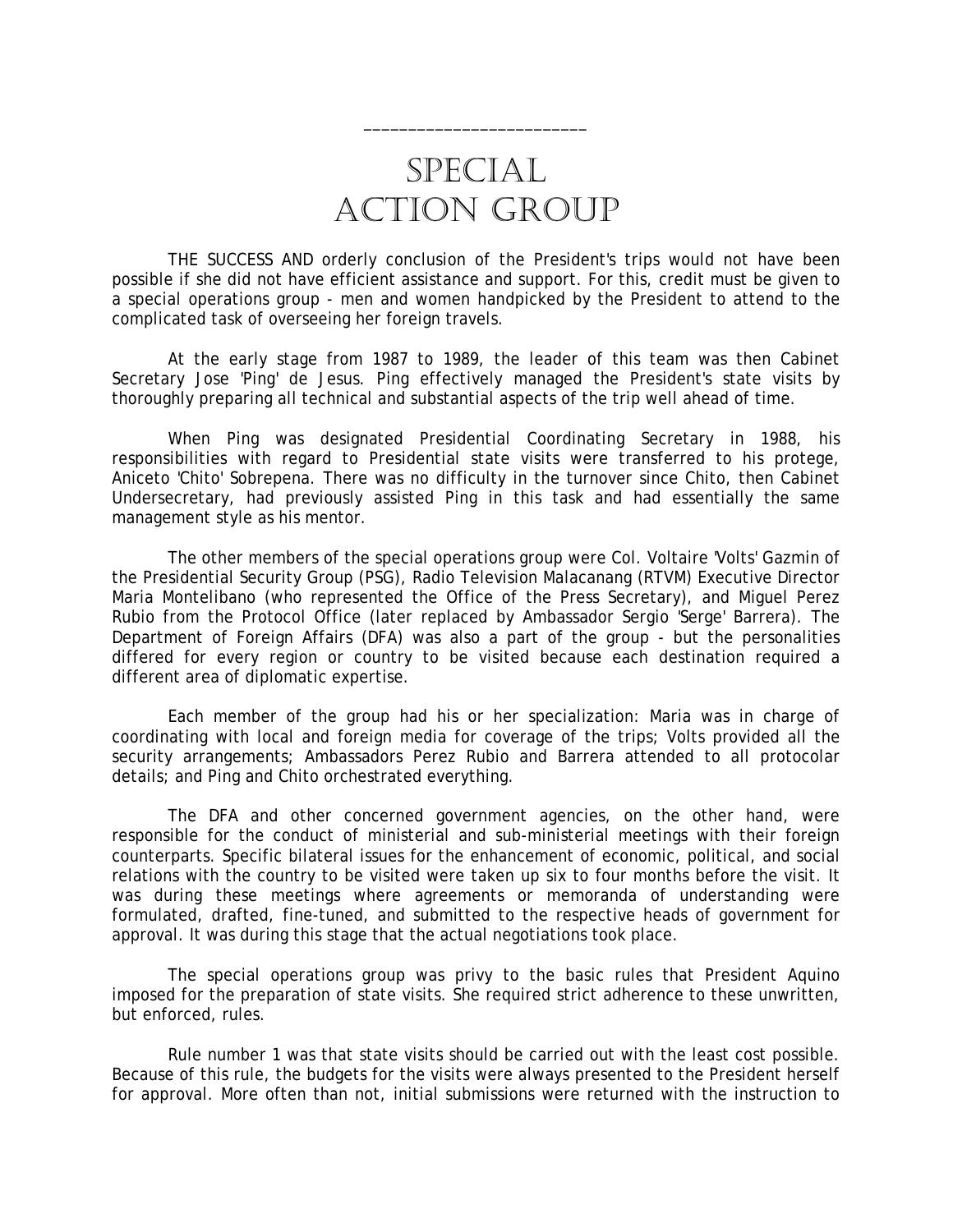further reduce cost.

The cost-cutting had gotten to a point where, during the European visit, the crew from RTVM cooked tinned food in their hotel room on a portable stove they had brought specifically for the purpose. Because cooking and eating in the hotel rooms were disallowed by the management, these cooking sessions were conducted like the most serious of undercover operations. Since they were embarrassed to be discovered by the hotel management, the crew placed all the empty cans in bags which they disposed elsewhere so that these would not be found in the hotel trash. As is the usual procedure when crossing the border, they would be questioned by the patrol guards as to the contents of their bags. The standard reply was: "Equipment". It was only after having successfully crossed the border that the RTVM crew would breathe a sigh of relief for not having been inspected. It would have been difficult for them to explain why such bags contained Third World trash.

But if austerity was imposed on all, the President herself set the example. She had been observed to wear the same dress throughout a day despite some changes of location and ceremonies. This she did without losing sight of the appropriate use of her attire, for she changed into dinner gown in the evening - a thing unthinkable to her predecessor.

Rule number 2 was that, to minimize cost, the President preferred to take regular commercial flights. Out of a total of 16 state visits, she brought her own plane to only three of these: Singapore in 1986, China and Brunei in 1988. The only reason President Aquino was persuaded to take her own plane was when she was informed that the flight would have to be delayed a few hours so as to accommodate her schedule. Since this would have meant inconvenience to the other passengers. President Aquino relented and brought her plane.

For the PSG, the President's preference for taking commercial flights was an added burden to their security concerns. It meant there would be other passengers on the same plane that they would have to monitor.

During the state visits. President Aquino brought along one member of her family as well as her own hairdresser. But unlike the previous administration, she shouldered the expenses of the two. Even the cash advance which was usually provided her during the visits were returned intact when they got back. The President always used her own money for her purchases. Not a single centavo was charged to official expense.

This is not to say that President Aquino ever had time to go shopping during her state visits. It was said that unlike other heads of state who try to put in some work into their leisure while on state visits, she hardly had any leisure to put into her work schedule. She always made it a point to ensure that her time would be maximized. That was rule number 3.

Her average program of activities for the state visits showed that President Aquino attended as much as five official functions in a day. Once, during a briefing on the proposed scenario for a state visit. President Aquino teasingly commented: "Si Chito, ayaw yata ako pagpahingahin". This was when she was informed that her schedule would only allow her to retire for the day at 10:30 p.m.

If the President had barely enough time to rest during her state visits, the support staff barely knew the word sleep during these times. The RTVM crew, after every Presidential engagement, had to edit and prepare the tv presentation to be sent back to the Philippines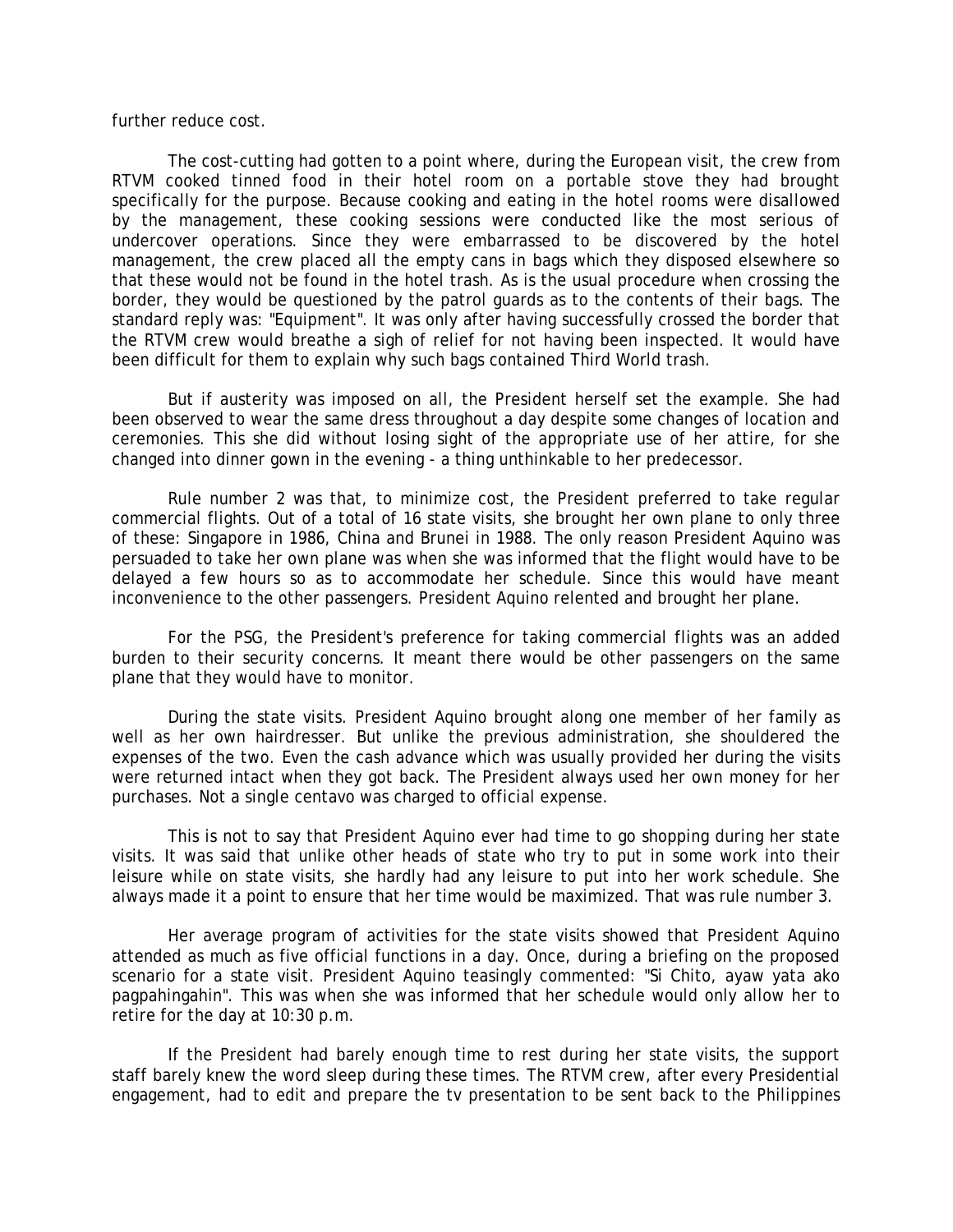the same day. The PSG, Protocol Officer and Ping or Chito, on the other hand, had to review and adjust, if necessary, the activities for the following day; conduct the final ocular inspection of the venues; and, attend to the last-minute details.

Contrary to the notion that those who were included as support staff for the state visits were lucky to travel abroad for free, the truth was that they "only saw airports and hotels". Those at home were luckier to have their bosses off their backs.

But there were fringe benefits attached to accompanying the President on her state visits. She always recognized those who were there to support her. For the cameramen, she was always ready with a smile. For the PSG, she was always concerned for their welfare, asking whether they had rested comfortably or had adequate meals. For the DFA staff, she was ready to smile and thank them for their assistance.

The President gave strict instructions that her official delegation should remain "lean and mean". That is, only those officials whose presence were absolutely necessary should accompany her. During the fourth ASEAN Summit in Singapore, the Philippine delegation was limited to only 34. The other delegations numbered 72 to 100. During briefings on administrative matters, she would carefully study the proposed delegation list to ensure that it was kept at a minimum. This was rule number 4.

Hence, the PSG was limited to at most 12 per visit. The RTVM crew could number from 8 to 20 depending on the number of venues to be covered. Secretary de Jesus never brought any of his staff along - he attended to all the requirements himself. There were even times when the Protocol Officers would decide not tc go especially on those visits which had minimal protocolar activities.

On her trip to Japan in 1989 for the enthronement of Emperor Akihito, RTVM sent only a cameraman. Vie Victoria relates how he had to act as cameraman, vti man, audio man, and even make-up artist to their annotator, Christine Cunanan -a staffer at the Philippine Embassy in Tokyo who was roped in for the job.

President Aquino also made sure that her scenario for a visit included at least one program with Filipinos living or working in the country to be visited. This was rule number 5. She so strongly wanted to reach out to her countrymen abroad that she would even break through her security cordon to shake hands or talk with them. These caused nightmares to the PSG who were tasked with protecting her and providing her a shield from the crowd.

The President was also a stickler for detail. She studied every briefing paper submitted to her and made her own marginal notes which she would discuss during the briefings conducted for her and her official delegation. She never accepted briefing statements at face value.

More often than not, the bilateral issues included the trade imbalance between the Philippines and the host country. She would then often ask Secretary Concepcion, and later. Secretary Garrucho whether the problem may have been caused by the inability of the Philippines to subscribe to the standards of the host country. She also made it a point to ask the Department of Trade and Industry to identify the Philippine products the host country was in need of. She once commented on this matter: "Huwag naman masabing para tayong mga bata na nagrereklamo - let's be prepared to say that there's a trade imbalance between our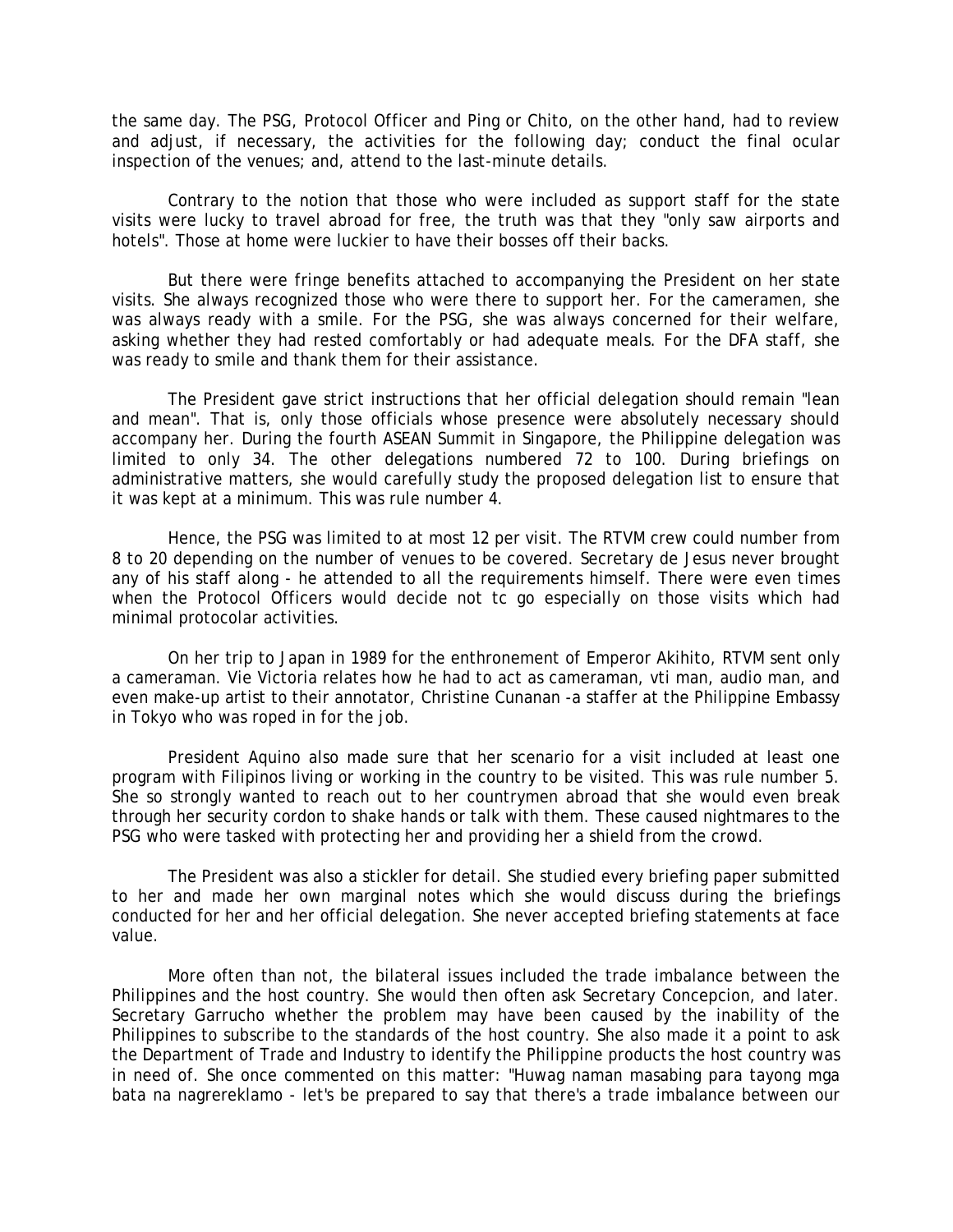countries and this is what we propose to do about it". Thus, rule number 6 required a thoroughness in her briefings which she herself reviewed, discussed, and took to heart.

This is because she would never have allowed herself to appear to her host country as a mendicant begging for support. In each of her visits, she always managed to keep her country's dignity.

Rule number 7 was to maintain transparency in all of her activities. Hence, she wanted her countrymen to be appraised of the purpose of her visit even before she left; and she immediately reported on the results as soon as she arrived. Maria, taking a cue from the President, encouraged the local media to cover the President's state visits, although there were serious financial constraints in undertaking the task.

Unlike the previous administration, the Aquino government was always mindful of the enormous expense that foreign travel entailed. Of particular concern was how to manage logistics for a media entourage which, though a necessity in this era of spontaneous global communication, the government could hardly afford. The networks and publication outfits, too, did not have enough resources to finance the coverage of the President's state visits on their own. It is a credit to Maria that she was creative and ingenious enough to think of pooling the resources (fax machines, computers, accommodations, transportation, telephone lines, etc.) for the media. Hence, the President's state visits were well-covered at minimum expense to both the government and the networks and publishers.

Rule number 8 was for the staff to be well-prepared for the visits down to the littlest detail. President Aquino wanted to be informed of every aspect of the visit, from the administrative to the substantive. She did not want any surprises. Ping and Chito were constantly on their toes trying to determine what possible questions the President may raise. Her calls during the day meant there was an area of inquiry. The staff of Ping and Chito were constantly revising the briefing kits.

These preparations were so meticulous and hectic that it was a common joke among the staff members, who rarely got a chance to go home during the days prior to a state visit, that their families would be surprised to see them when they finally went home. Some of the staff members, on the other hand, fantasized that they would insert a note in the President's briefing kit to remind her to bring home a pasalubong (token) for them. They got energized by the fantasy that upon her return, she would respond to the note by calling the staff member to the Guest House to give the pasalubong personally. Of course, that was a long shot since everybody knew the President really hardly shopped on these trips, even for herself.

While the President was abroad, she wanted to be kept well-informed of the goings-on in the country. As a result. Ping established a 24-hour center in his office which was tasked with sending regular updates to the President and her delegation on the various events in the country. This 24-hour center served a dual purpose - not only did it send regular updates, it also provided the necessary information that may suddenly be required by the Philippine delegation.

The staff manning the 24-hour centers learned about rule number 9 the hard way. The President was then on a trip to the US. The delegation suddenly called Manila, and since there was a time lag, at the wee hours of the morning when the staff were asleep. The problem was that the room assignments had not been finalized when the delegation left